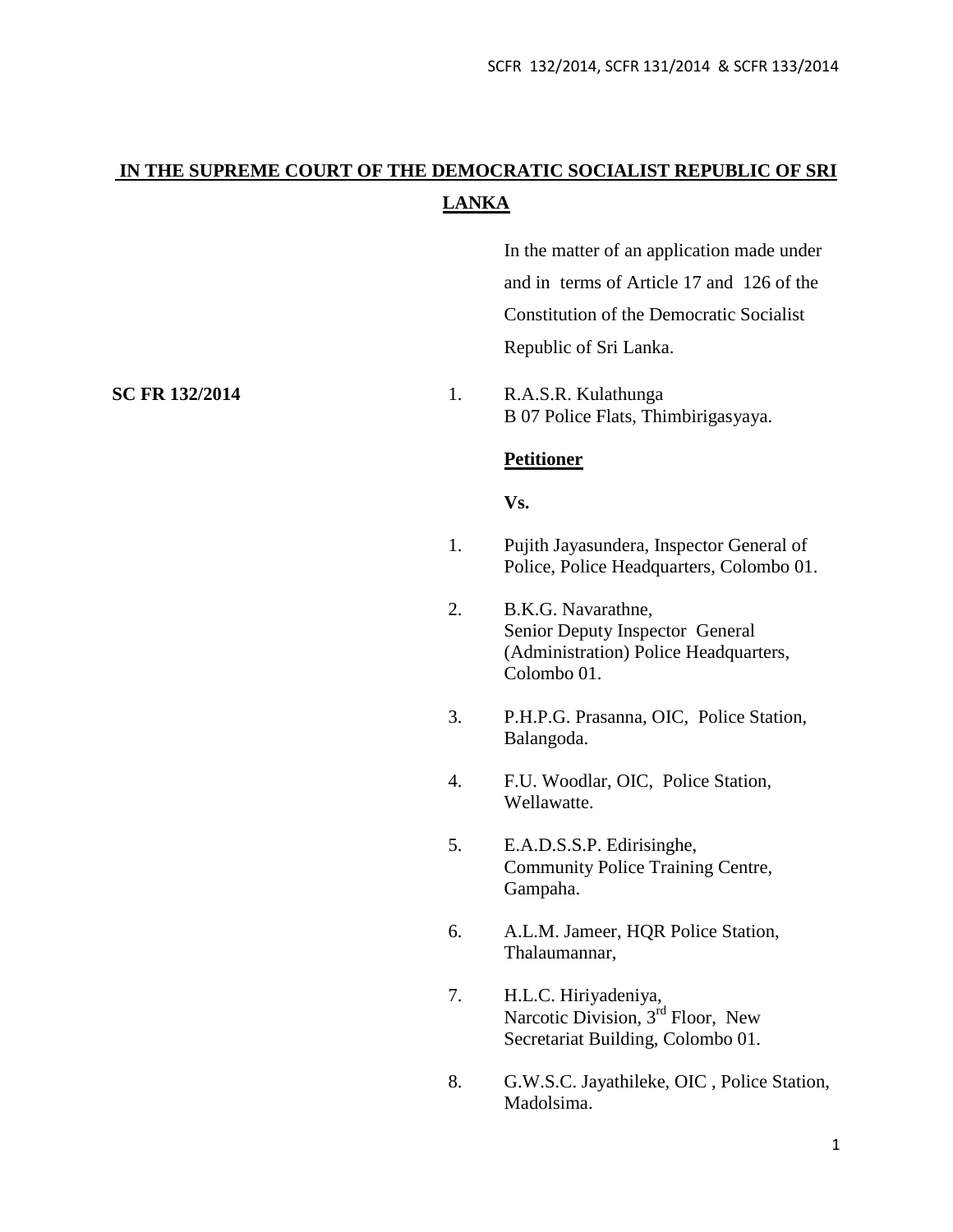- 9. S.A.S.C. Satharasinghe, OIC, Police Station, Wadukkotte.
- 10. P.K. Hettiarachchi, OIC , Police Station, Agarapathana.
- 11. R.A.G. Dammika, Presidential Security Division, Colombo 01.
- 12. H.K.H.S. Priyantha, OIC , Police Station, Kalawanchikudy.
- 13. A.B.I. Udayanga, Field Force Headquarters Colombo. 05.
- 14. M.M. Jarool, HQI, OIC Police Station, Polonnaruwa.
- 15. A.G. Sisira Kumara, Presidential Security Division, Colombo 01.
- 16. L.A.G. Liyanage, State Intelligence Service, No. 10, Cambridge Place, Colombo 07.
- 17. B.L.A. Prasanna, HQI, OIC Police Station, Paliyagoda.
- 18. M.D.A. Jayantha, HQI, OIC Police Station, Tangalla..
- 19. M.M.I. Janaka, Police Station, Kurunegala.
- 20. S.A.B.S.K. Senanayake, Presidential Security Division, Colombo 01.
- 21. N.P.K. Liyanaka, Presidential Security Division, Colombo 01.
- 22. G.P. Bodhipaksha, Crime Investigation Department, New Secretariat Building, Colombo. 01.
- 23. R.A.M.J. Ariyaratne, HQI, OIC Police Station, Haputale.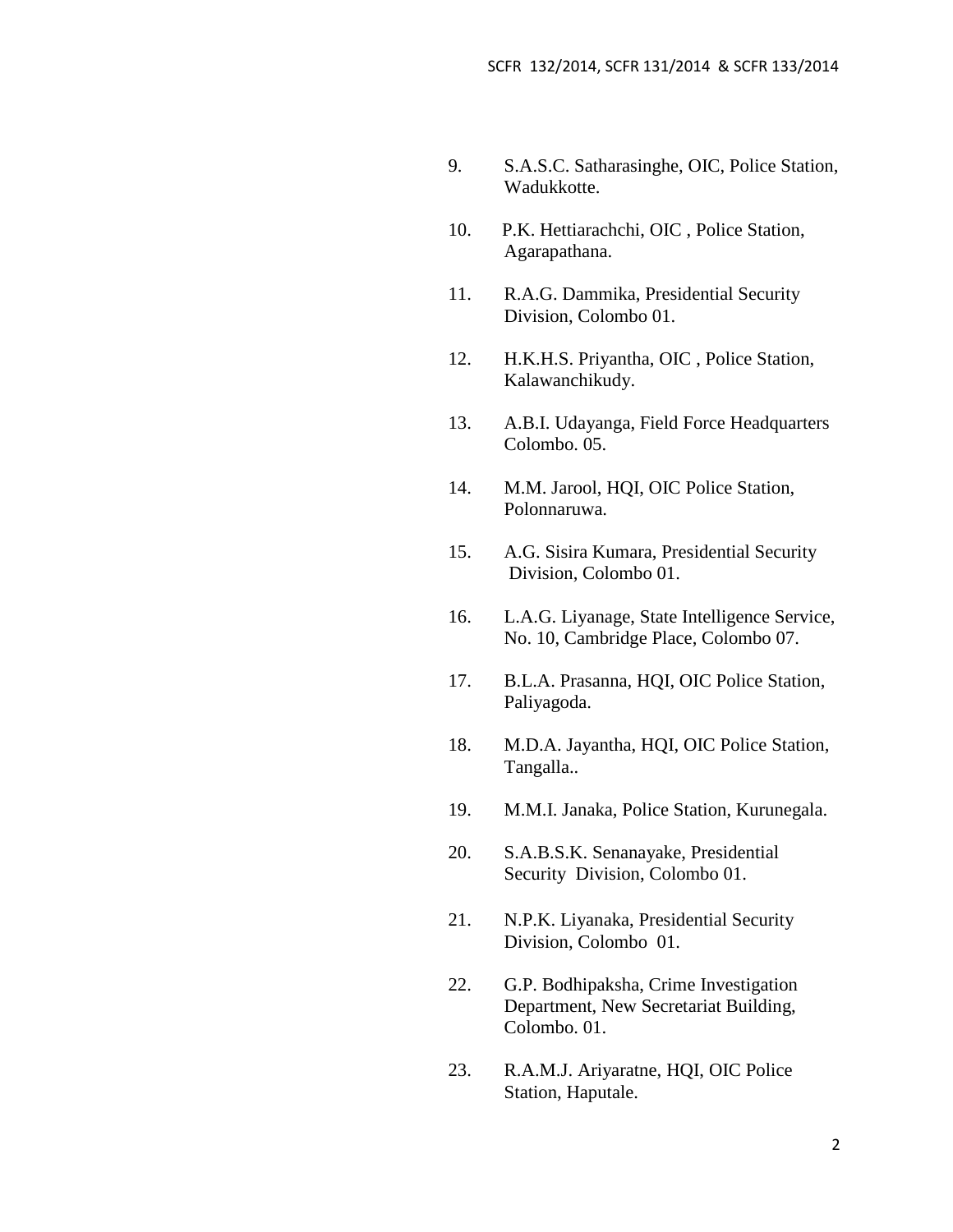- 24. O.V.R.P. Olugala, Police Station, Modera.
- 25. B.N. Ekanayake, OIC, Police Station, Welimada.
- 26. K.S. Pathirana, OIC, Police Station, Chawalakade.
- 27. P.B.M.C. Basnayake, OIC, Police Station, Bibila.
- 28. P.N.C.R.. Tennakoon, Police Station, Kantale.
- 29. C.P.K. Wijesekera OIC, Police Station, Hakmana.
- 30. A.P.N.G. Gunathilaka, Police Hospital, No. 20, Nawala Road, Narahenpita, Colombo 05.
- 31. M.P. Priyadarshana, Presidential Security Division, Colombo 01.
- 32. M. Abeysinghe, Crime Investigation Department, New Secretariat Building, Colombo. 01.
- 33. D.M. Abeysekera, OIC, Police Station Kamburupitiya.
- 34. H.G. Lal, Terrorist Investigation Division, 2<sup>nd</sup> Floor, New Secretariat Building, Colombo. 01.
- 35. L.G. Gunarathne, Police Station, Kankasanthurai.
- 36. P.K.D. Ajith Kumara, OIC Police Station, Potuwil.
- 37. C.G. Welagedera, Ministry Security Division, No. 440, Dr. Colvin R. de Silva Mawatha, Colombo 02.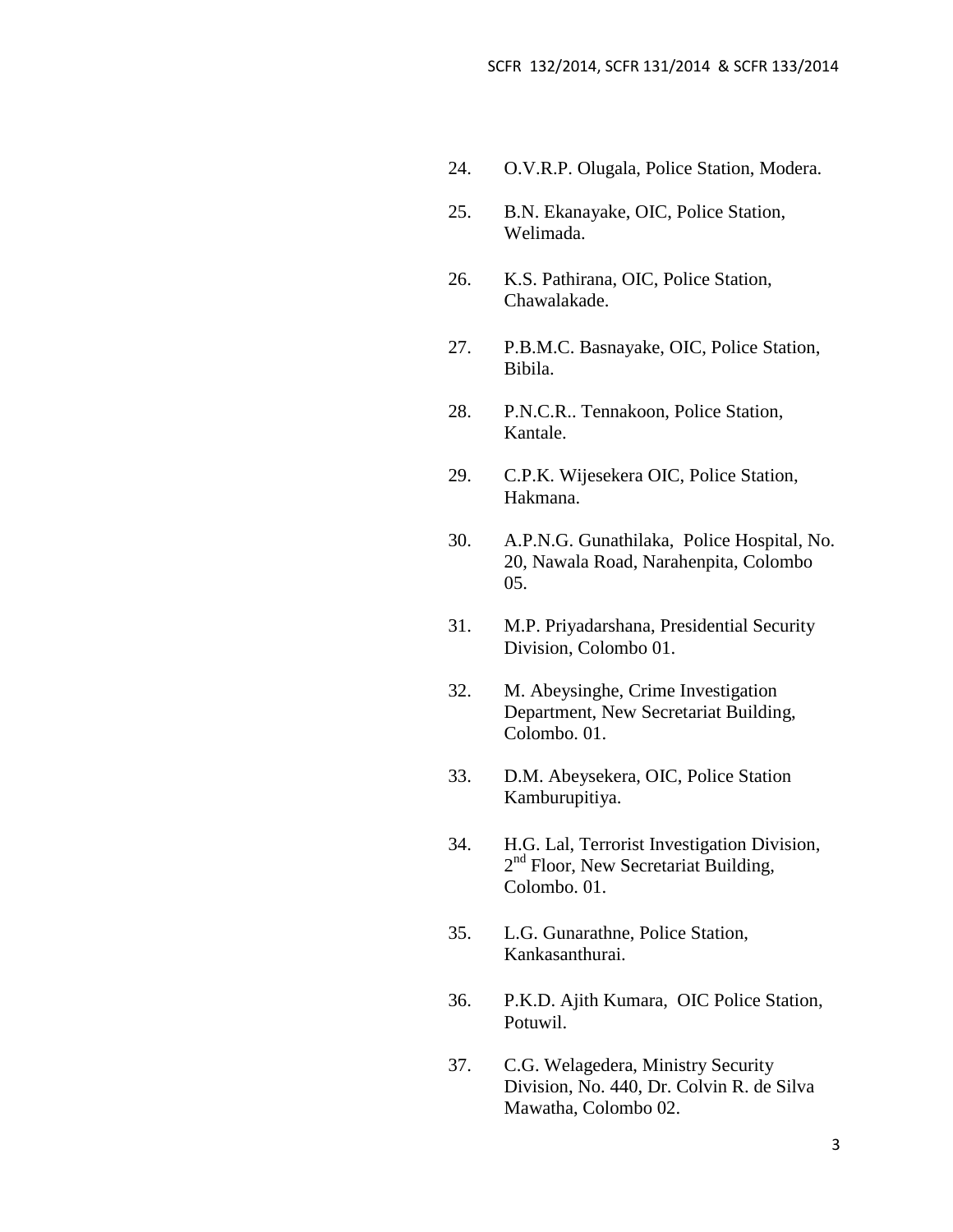- 38. H.G.W.N. Deshapriya, OIC Police Station, Dambagalla.
- 39. H.S.M. Kaldera, HQI, Police Station, Matara.
- 40. A.A.K.S. Adikari, IC. Police Station, Welipenna.
- 41. R.L.S. Ranjith, OIC, Police Station, Hemmathagama.
- 42. P.P.R.S. Jayalath, Parliament Police Station, Sri Jayewardenapura, Kotte.
- 43. N.D.U. Priyankara, Presidential Security Division . Colombo 01.
- 44. H.L.P. Hettiarachchi, OIC, Police Station, Koragahahena.
- 45. T.D. de Silva, Crime Record Division, Torrington Square Colombo. 07.
- 46. K.M.S.G.R.S.K. Karunanayake, Police College, Kalutara.
- 47. D.T. Lasasntha, OIC, Police Station, Dikwella.
- 48. P.G.R. Sumendra, Bribery Commission, No. 36, Malalasekera Mawatha, Colombo 07.
- 49. R.W.H. Rajapaske, OIC, Police Station, Buttala.
- 50. N.P. Waidyathileke, HQI, Police Station, Hugurakgoda.
- 51. M.D.D. Nilanga, OIC, Police Station, Pugoda.
- 52. R.M.R. Rathnayake, OIC, Police Station, Nanau-Oya.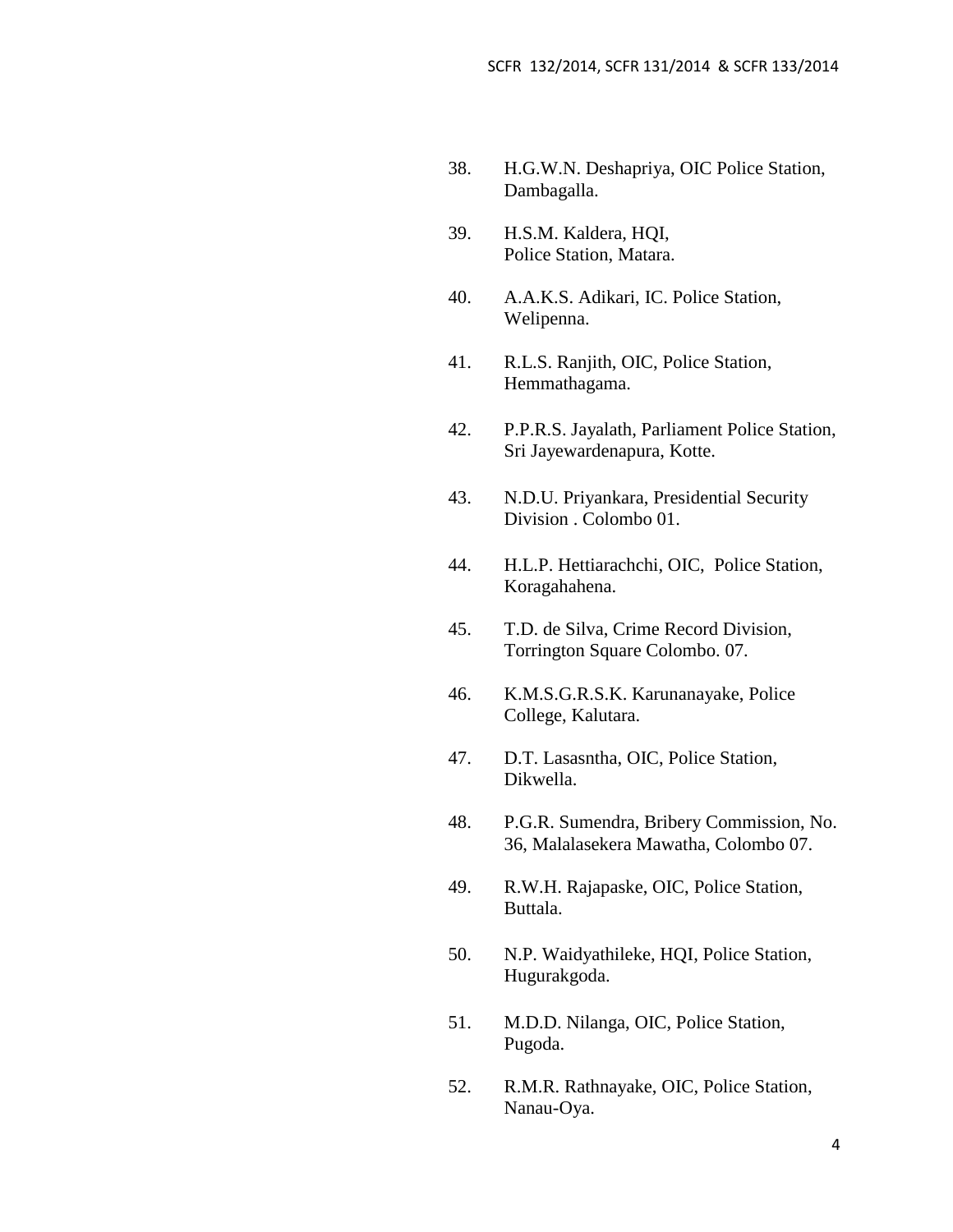- 53. T.M.N.A.B. Totagodawatte, HQI, Police Station, Hatton.
- 54. S.P. Edirisinghe, OIC, Police Station, Kodikamam.
- 55. M.WE.S.P. de Silva, Prime Minister Security Division, No. 89, Jawatte Road, Colombo 05.
- 56. H.C.K.S. Hippola, State Intelligence Service, No.10, Cambridge Place, Colombo 07.
- 57. R.Jayantha, OIC, Police Station, Kotmale.
- 58. L.P.K. Rajamanthree, OIC, Police Station, Aranaganwila.
- 59. I.M.A. Udayakumara, OIC Police Station, Ingiriya.
- 60. W.A.G.R. Perera, Prime Minister Security Division, No. 89, Jawatte Road, Colombo 05.
- 61. M.P. de Silva, State Intelligence Service, No.10, Cambridge Place, Colombo 07.
- 62. Y.R.R. Wimalasiri, Crime Investigation Department, New Secretariat Building, Colombo. 01.
- 63. M.R.S. Tissa Kumara, OIC, Police Station, Panadura North.
- 64. W.A. Jayantha, Crime Investigation Department, New Secretariat Building, Colombo 01.
- 65. M.N.C. Mannapperuma, Sport Division Field Force Headquarters, Thimbirigasyaya, Colombo 05.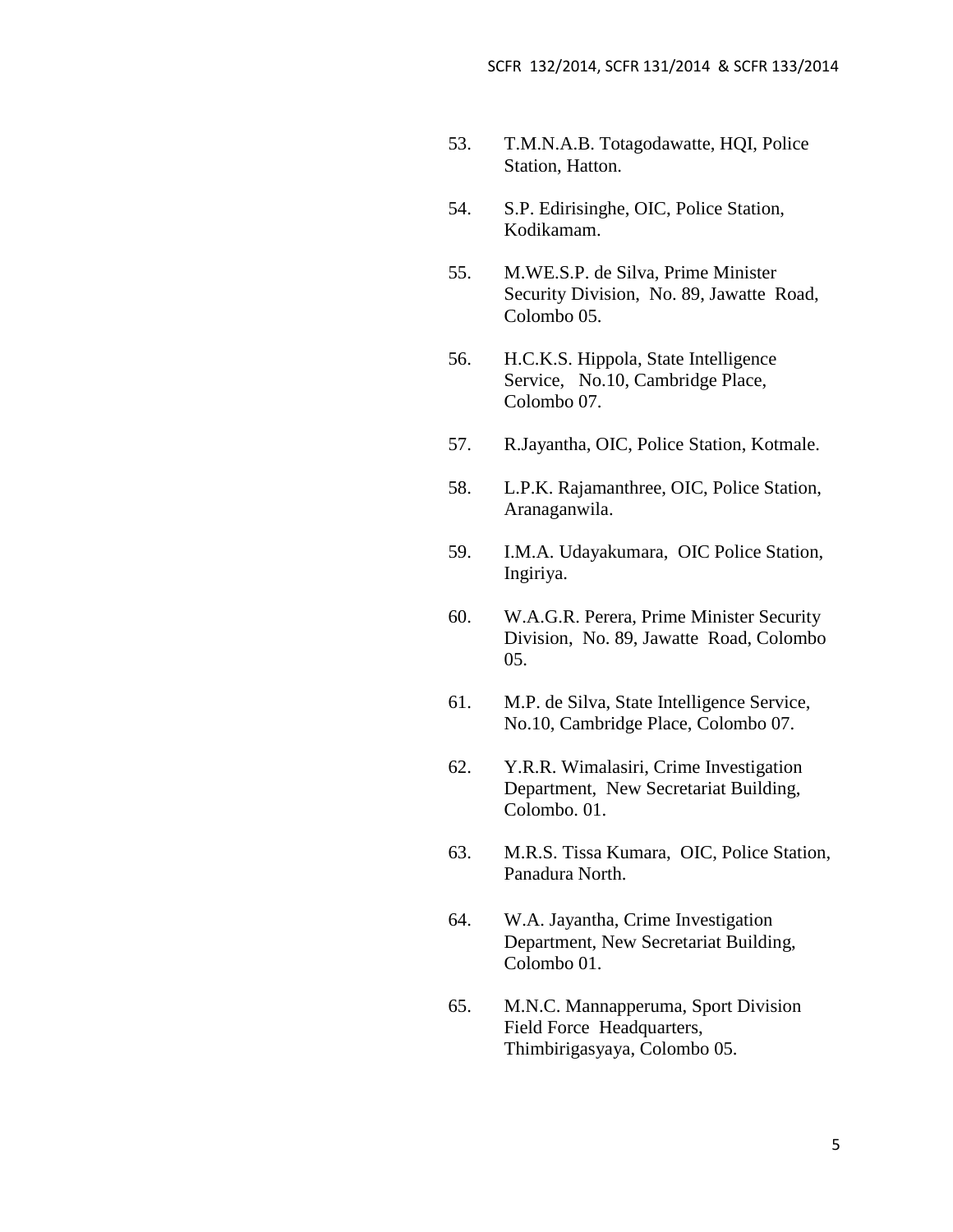- 66. H.W. Udaya Kumara, OIC, Police Station, Panadura North.
- 67. C.P. Jayathileke, Police Station, Batticaloa.
- 68. M.P.C.C. de Silva, Crime Investigation Department, New Secretariat Building, Colombo 01.
- 69. P.W.G.S. R. de Silva, State Intelligence Service, No.10, Cambridge Place, Colombo 07.
- 70. D.R.J. Wijeratne, Police College, Kalutara.
- 71. D.P. Kumara, Police Station, Rathnapura.
- 72. G.W.L. Raveendra, Terrorist Investigation Division,  $2<sup>nd</sup>$  Floor, New Secretariat Building, Colombo 01.
- 73. D.U.P. Maniyangama, OIC, Police Station, Lunugala.
- 74. P.R. Sunil, OIC, Police Station, Kosgama.
- 75. K.K.M. Perera, Presidential Security Division, Colombo 01.
- 76. S.A.R. Samaranayake, Police Station, Awissawella
- 77. S.R.D. Fernando, OIC. Police Station, Hambegamuwa.
- 78. H.M.C.C. Herath, Police Station, Kandeketiya.
- 79. R.C. Daniel , OIC, Discipline and Conduct Division,  $5<sup>th</sup>$  Floor, Police Headquarters, Colombo 01.
- 80. H.M.P. Wijesiri, Foreign Employment Bureau, Crime Division, Police Headquarters, Colombo 01.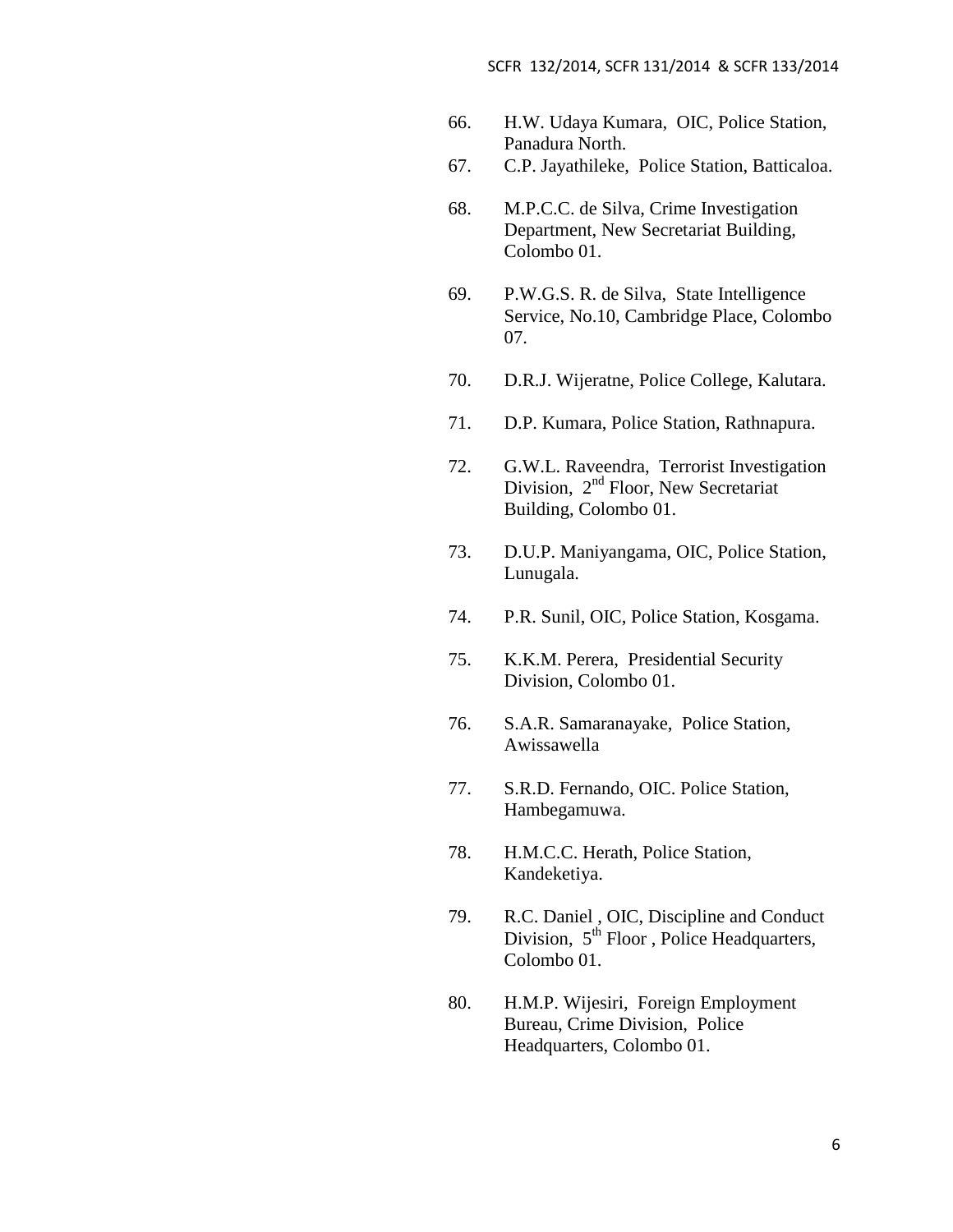- 81. I.D.S Weerasinghe, Crime Investigation Department, New Secretariat Building Colombo 01.
- 82. D.N. Chandarasiri, OIC, Police Station, Karandeniya.
- 83. M.Selvakumar, OIC Police Station, Lindula.
- 84. H.D.N. Fernando, Prime Minister Security Division, No. 89, Jawatte Road, Colombo 05.
- 85. M.M.K.N.K. Mapa, Presidential Security Division, Colombo 01.
- 86. R.P. Siriwardana, OIC, Police Station, Rathnapura.
- 87. J.W. Kottachchi, Police Tourist Division, No 78 Galle Road, Colombo 02.
- 88. W.B.N.C.P.S. Bandara, HQI, Police Station, Kalutara South.
- 89. T.M.K.K. Hemarathne, State Intelligence Service, No. 10, Cambridge Place, Colombo 7.
- 90. M.M.S.B. Manamperi, Police Headquarters, Colombo 01.
- 91. M.A.S. Kumara, Police Station, Kahawatta.
- 92. J.M. Suse Hewage, Crime Record Division, Torrington Square, Colombo.07.
- 93. R.W.W.M.T.T. Halangoda, OIC Police Station, Dalada Maligawa, Kandy.
- 94. B.N.C.B. Nawarathne, Crime Record Division, Torrington Square, Colombo 07.
- 95. L.M.D.J. Pradeep, Crime Record Division, Torrington Square, Colombo 07.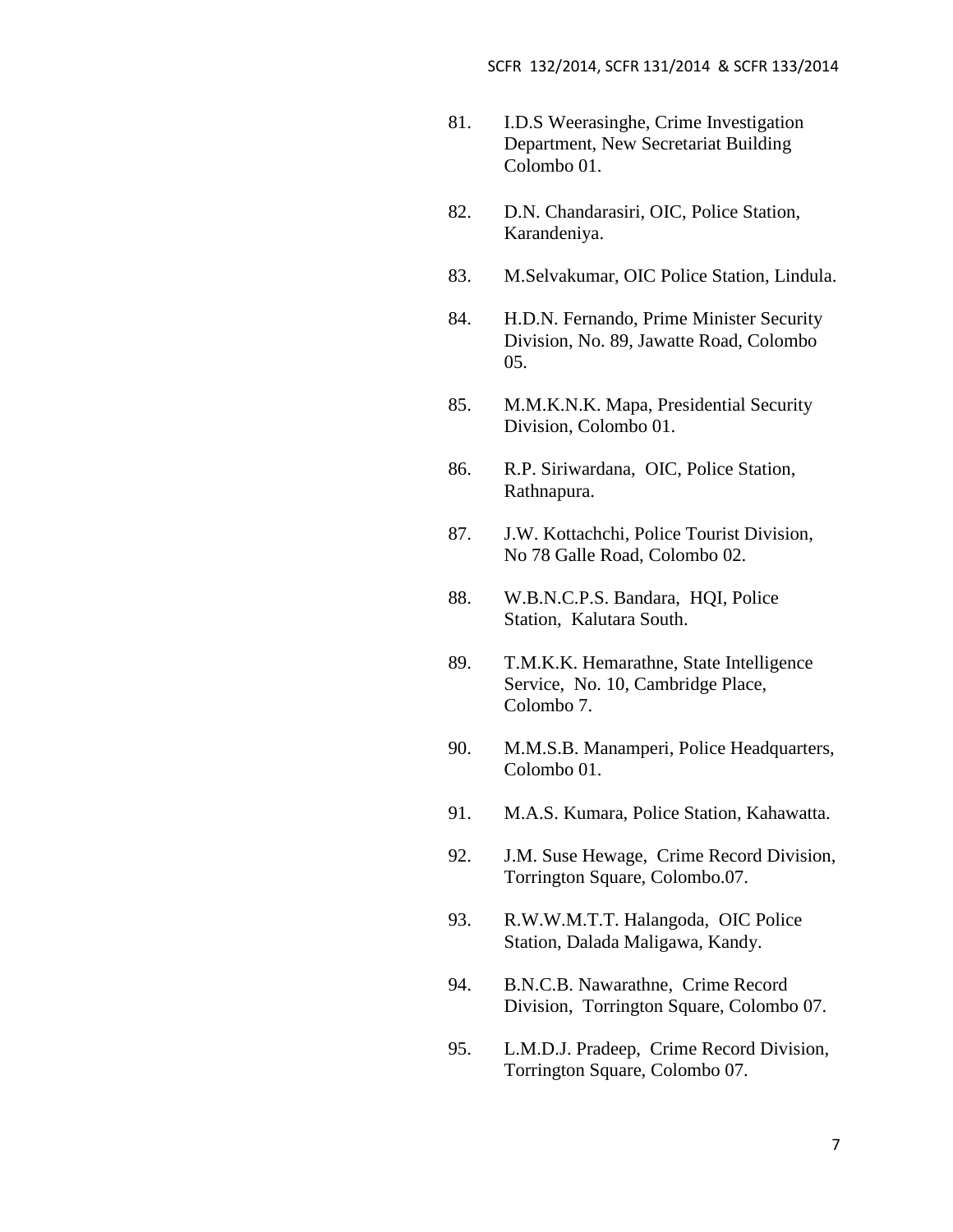#### SCFR 132/2014, SCFR 131/2014 & SCFR 133/2014

- 96. H.H.Janakantha, Police Station. Bentota.
- 97. L.L Crishantha, Police Station, Kalawanchikudy.
- 98. R.M.A. Rajapakse, Police Station, Badulla.
- 99. G.V.N.B. Yatiwella, Police Station, Pettah.
- 100. R.D.M. Siril, Police Station, Negombo.
- 101. C. Ranasinghe, Police Station. Anuradhapura.
- 102. E.H.M. Karunarathne, Police Station, Borella.
- 103. H.M. Nawarathne Banda, Police Station, Matale.
- 104. H.K.G. Anura Priyantha, Police College, Kalutara.
- 105. M.D.W.S. Wijewardana, Police Hospital, No. 20, Nawala Road, Narahepita, Colombo 05.
- 106. D.S. Peramjuna, Police Station, Mannar.
- 107. W.C.T. Botheju, Prime Minister Security Division, No.89, Jawatte Road, Colombo. 05.
- 108. H. Somasiri, Police Station, Maligwatte.
- 109. K.D.C.P. Perera, Crime Record Division, Torrington Square, Colombo. 07.
- 110. S. Kaluarachchi, Crime Record Division Torrington Square, Colombo. 07.
- 111. P.L. Nissanka, Prime Minister Security Division, No.89, Jawatte Road, Colombo, 05.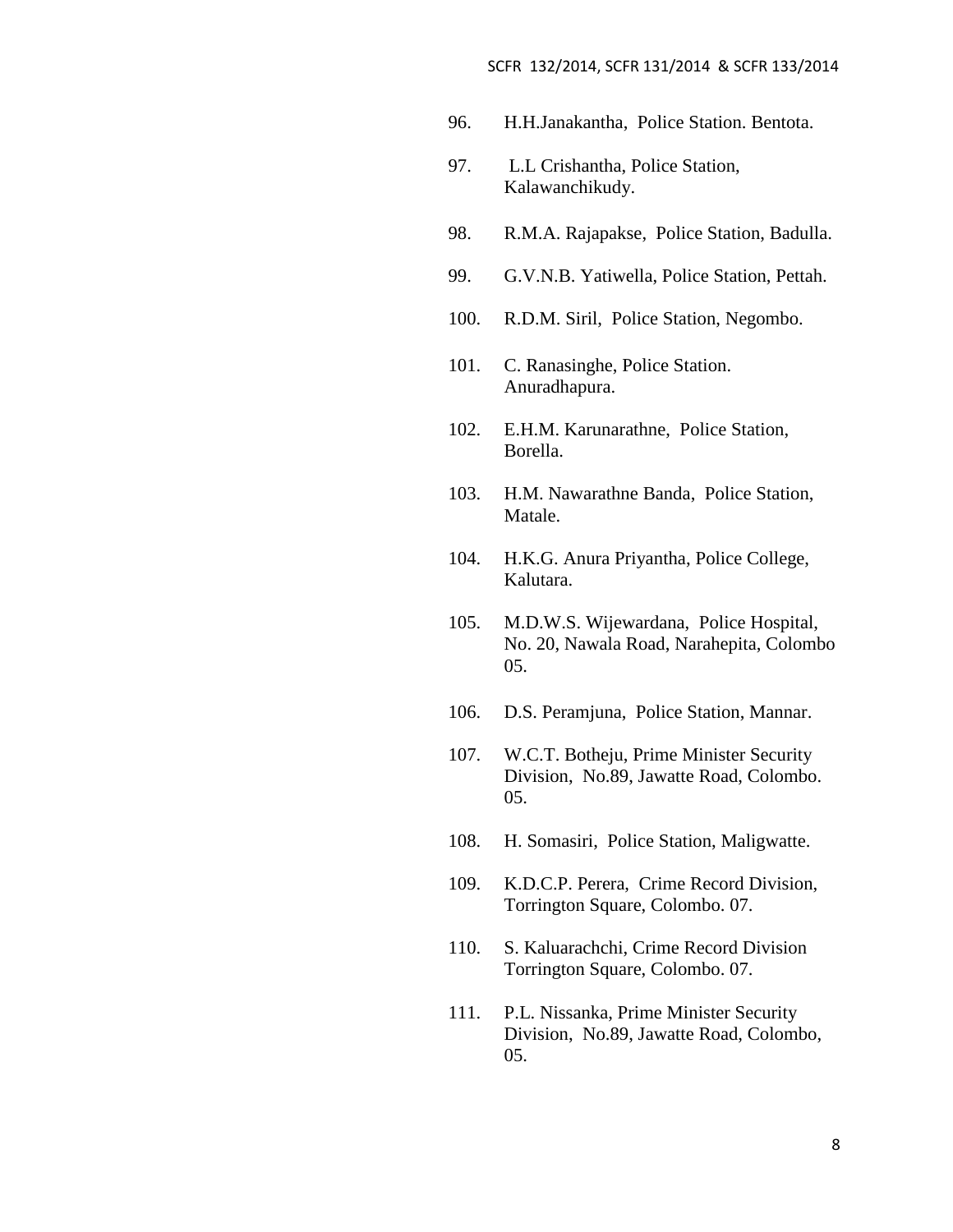- 112. W.L.U. Samarasinghe, Western Province North Crime Division, Peliyagoda.
- 113. K.M.A. Wijesinghe, Police Station, Elpitiya.
- 114. K.M.C. Wijebandara, Presidential Security Division, Colombo 01.
- 115. K.T.M.P.T.D. Thilakrathne, Police Station, Rathnapura.
- 116. J.A.H.N. Jayasinghe, Presidential Security Division, Colombo.01.
- 117. S.N. de Zoysa, Police Station, Piliyandala
- 118. P.W.S. Sumanapala, OIC, Police Station, Hanwella.
- 119. D.M.S.P.K. Dissanayake, Police Emergence, Mihindu Mawatha, Colombo 12.
- 120. K.P.N.O. Perera, Police Station, Cinnamon Gardens.
- 121. G.S.P. de Silva, Police Station, Mawanella.
- 122. N.K. Mallika Arachchi, Bribery Commission, No. 36, Malalasekera Mawatha, Colombo.07.
- 123. W.M.J.S. Gunasekera, Police Station, Ragama.
- 124. N. Jayasundera, OIC, Police Station, Pettah.
- 125. D.J.C.K. Pathirana, State Intelligence Service, No. 10, Cambridge Place, Colombo 07
- 126. Q.R. Perera, Crime Division, Police Headquarters, Colombo 01.
- 127. S.P.K.K. Samaranayake, Minister's Security Division, No.440, Dr. Colvin R. de Silva Mawatha, Colombo 02.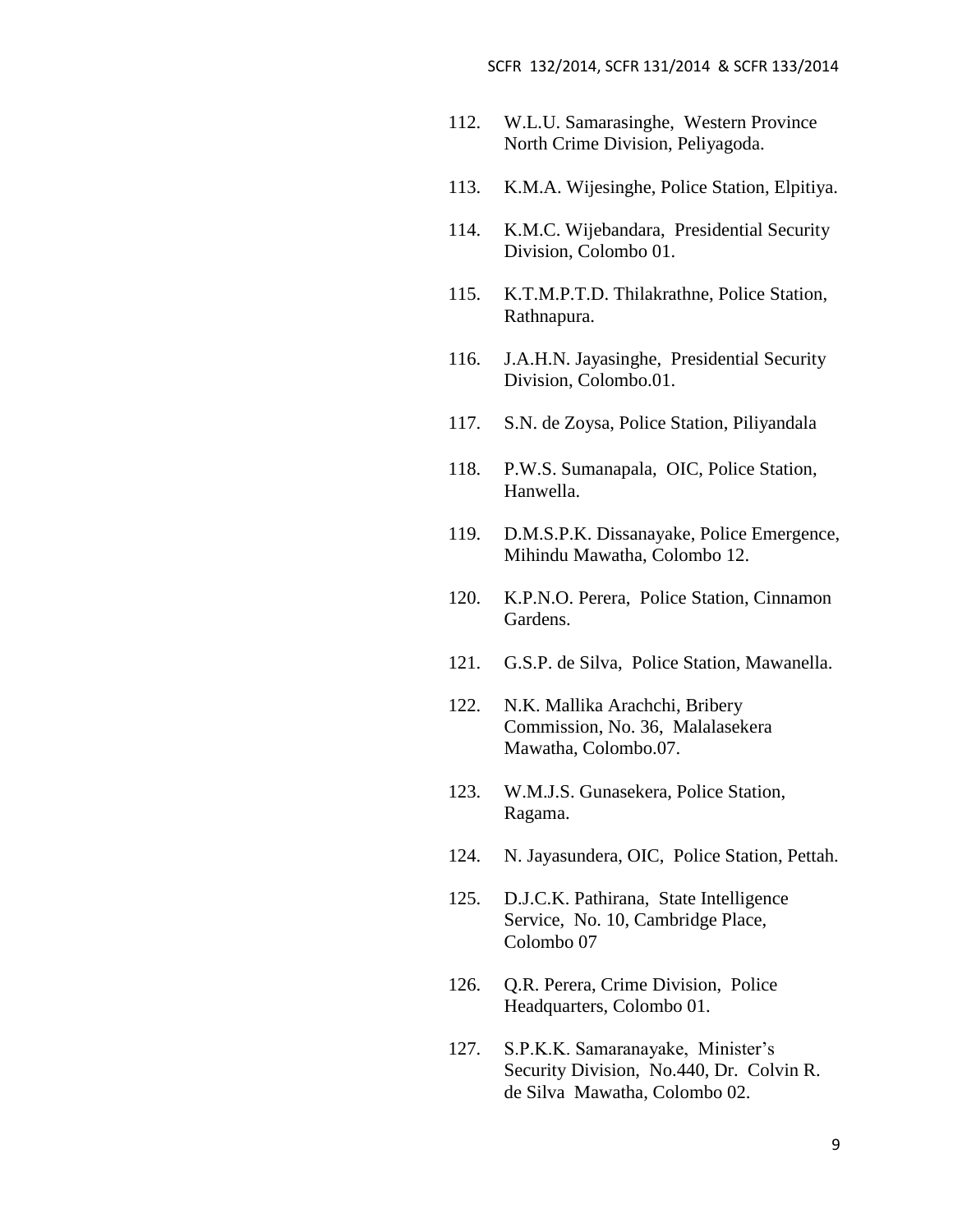- 128. V.S.N. Gunawardene, State Intelligence Service, No. 10, Cambridge Place, Colombo 07.
- 129. U.V.R. Chamara, State Intelligence Service, No. 10, Cambridge Place, Colombo 07.
- 130. P.S. Hewawitharana, Police Station, Maradana.
- 131. A.W.A. Bandaranayake, Minister's Security Division, No.440, Dr. Colvin R. de Silva Mawatha, Colombo 02.
- 132. H.S. Herriarachchi, Minister's Security Division, No.440, Dr. Colvin R. de Silva Mawatha, Colombo 02.
- 133. B.N.M.S.L.B. Basnayake, Police Station. Gampaha.
- 134. P.A.G.S. Senarathne, Building Division, Police Headquarters, Colombo. 01.
- 135. M.P.D.I. Kulasekera, Colombo Crime Division, Kolonnawa Road, Dematagoda.
- 136. K.N.T.K. Kannangara, Minister's Security Division, No.440, Dr. Colvin R. de Silva Mawatha, Colombo 02.
- 137. K.K.C.P. Kaluarachchi, Colombo Crime Division, Kolonnawa Road, Dematagoda.
- 138. W.V.P. Senarathne, Police Station, Slave Island.
- 139. C.A. Puwansha, OIC. Building Division, Police Headquarters, Colombo. 01.
- 140. S.K.Jeewan Kumara, Police Station, Jaffna.
- 141. M.K.S.P.P. Alwis, State Intelligence Service, No. 10, Cambridge Place, Colombo 07.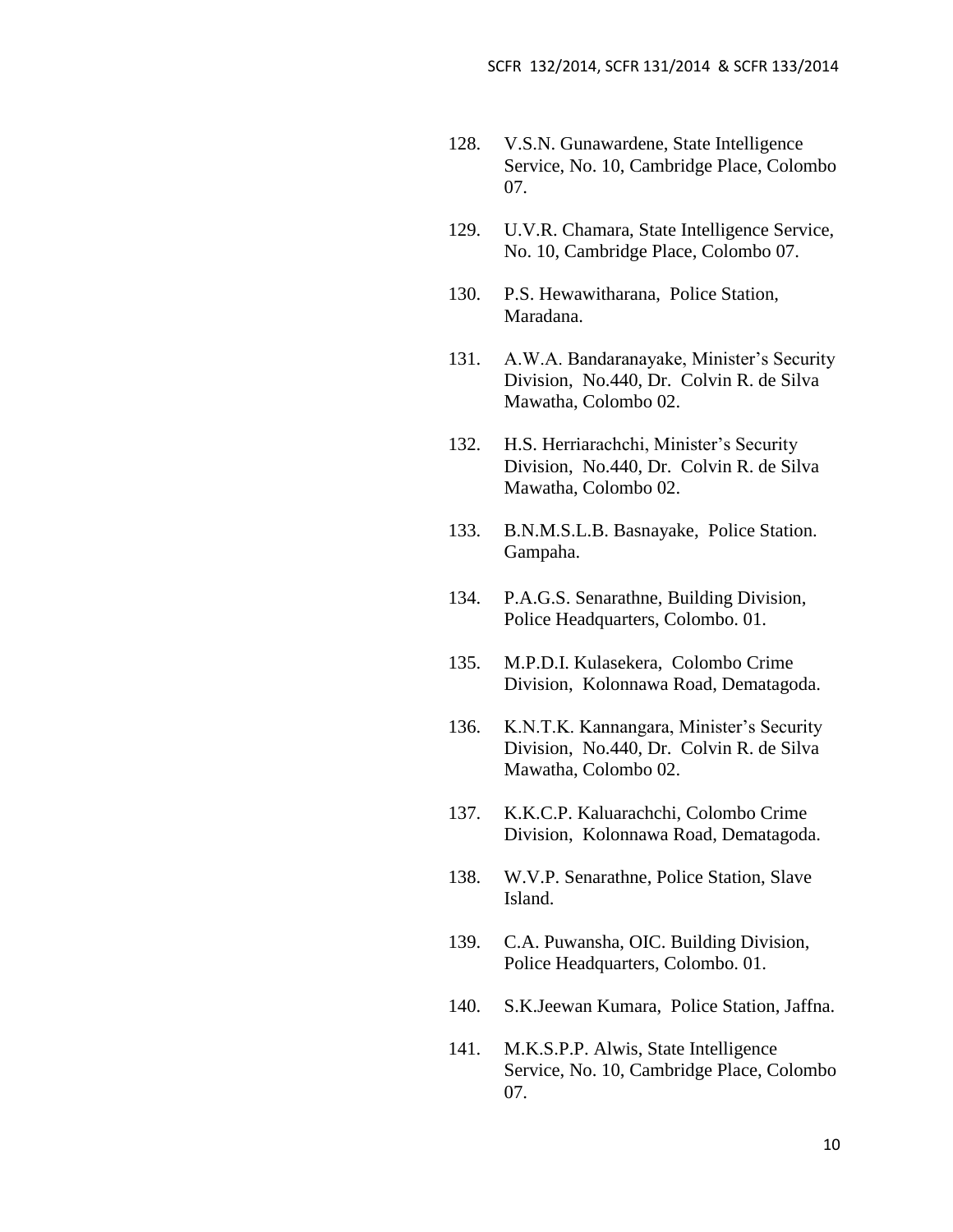- 142. B.D.N. Perera, Police Station, Peliyagoda.
- 143. B.P.G. de Silva, Police Headquarters, Colombo 01.
- 144. W.T.L.G. Wimaladasa, Police Station. Hingurakgoda.
- 145. S.G. Weerarathne, Minister's Security Division, No.440, Dr. Colvin R. de Silva Mawatha, Colombo 02.
- 146. T.S.P. Perera, No. 642/D Iriyawetiya Road, Kiribathgoda.
- 147. D.G.S. Sanjeewa, OIC, Police Station, Thihagoda.
- 148. A.H.M. Rafaithu, Police Station, Kandy.
- 149. R.M.Heen Banda, Mounted Division, Mihindu Mawatha, Colombo. 12.
- 150. J.A. Sirisena, OIC Police Station, Ja-Ela.
- 151. H.P.Y.W. Herath, HQI, Police Station, Kuliyapitiya.
- 152. B.D. Premachandra, Puswella, Puswelitanna, Kurunegala.
- 153. P.N. Guruge, Ministers Security Division, No 440, Dr. Colvin R de Silva Mawatha, Colombo 02.
- 154. K.C.L. Perera, IT Division,  $6<sup>th</sup>$  floor, Police Headquarters, Colombo 1.
- 155. M.G.H.U.K. Wijewardena, Police Station, Kandy.
- 156. A.G.V.N. Padeniya, OIC, Police Station, Kandy.
- 157. M.R.S.P. Bandara, Police Station, Kurunegala.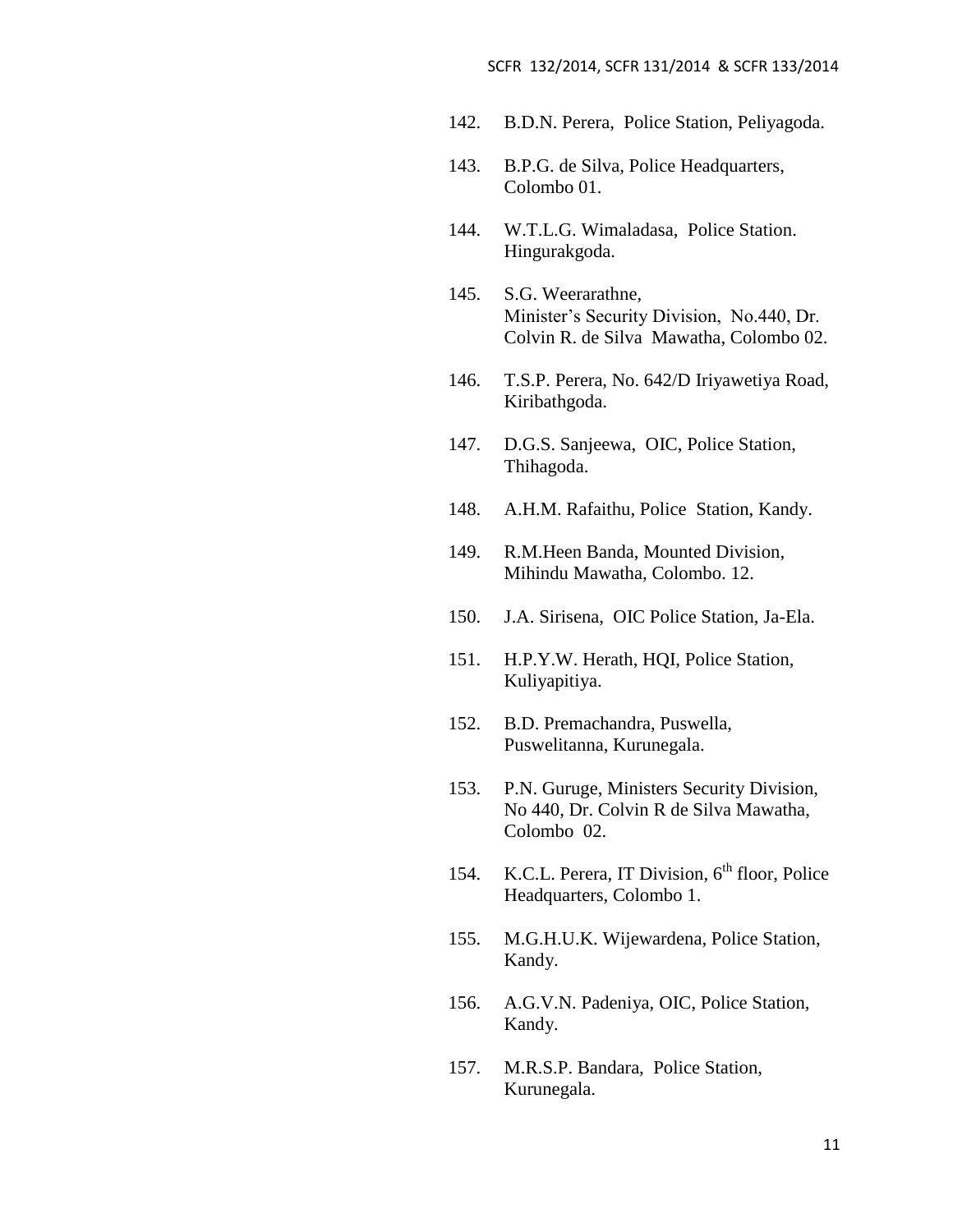- 158. K.A.R.W. Kumarapeli, Police Station, Hettipola.
- 159. K.M.S.B. Samarakoon, HQI, Police Station, Dambulla.
- 160. R.J.A.S. Jayawardena, Crime Record Division, Torrington Square, Colombo 07.
- 161. W.M.M.S.P.K. Gunarathne, OIC, Police Station, Fort.
- 162. M.U.B. Sujeewa Kumara, Police Station, Anuradhapura.
- 163. K.D.R. Senadheera, Police Headquarters, Colombo 01.
- 164 J. Athukorala, Police Transport Division, Narahenpita, Colombo 05.
- 165. A.M.M.K. Alagiyawanna, Police Station, Dehiattakandiya.
- 166. M.G.N. Rathnasiri, Inspection and Review Division, Police Headquarters, Colombo 01.
- 167. P.W.U.D. de Silva, Police Station, Mirihana.
- 168. N.K.A.K.I. Wickremasinghe, Police Station, Pugoda.
- 169. K.W.W.W.M.S.K.B.M. Waidyanayake, State Intelligence Service, No. 10, Cambridge Place, Colombo 07.
- 170. B.V.R. Vitharana, OIC, Police Station, Polpitigama.
- 171. M.S. Premathilake,Police Station, Eravur.
- 172. S.R.J. Dias OIC, Police Station, Kuttigala.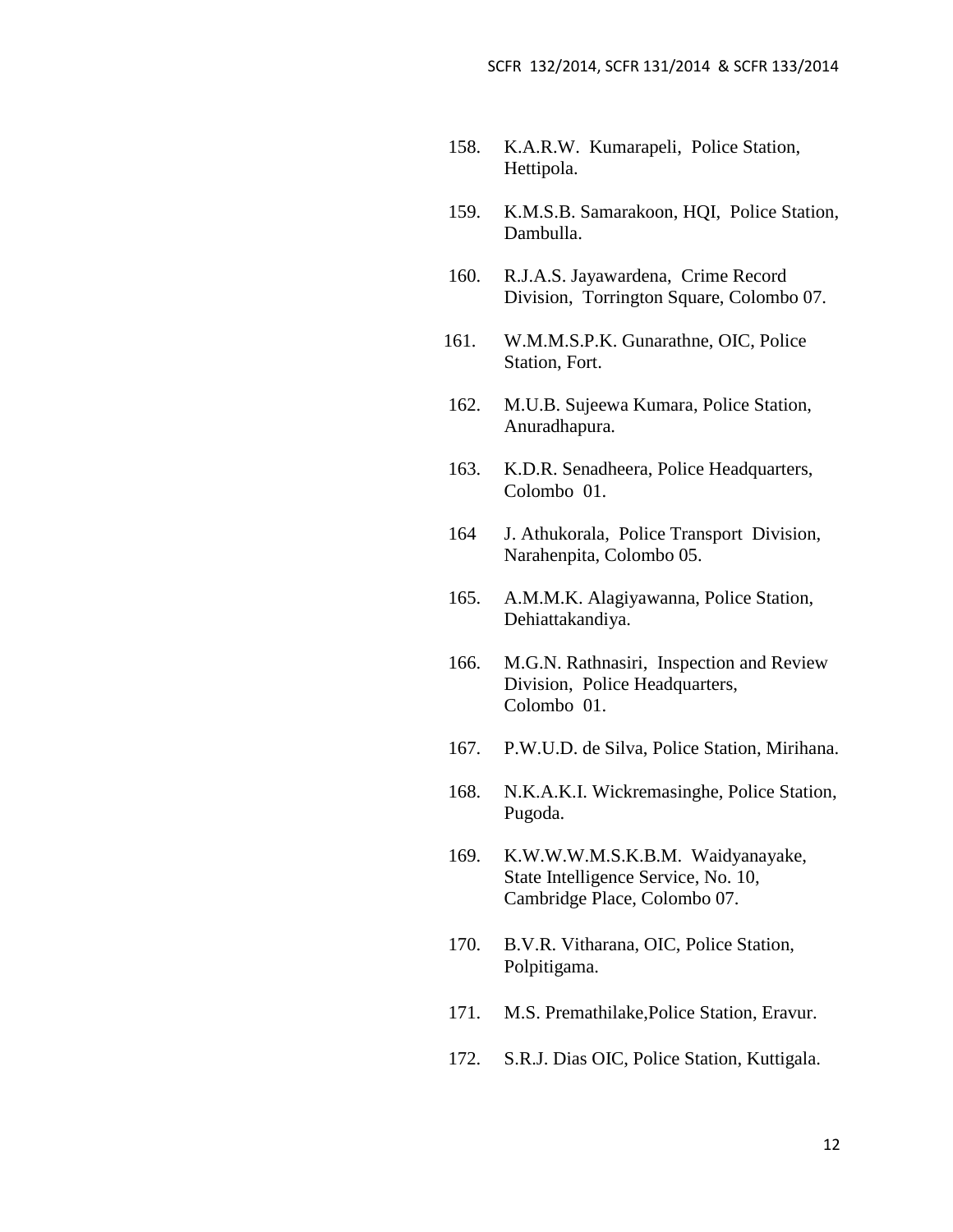- 173. P.D.T.K. Senarathne, Police Station, Hanwella.
- 174. A.P.N.N.S. Perere, Police Station, Mulativu.
- 175. H.M.W. Herath, Police Station, Badulla.
- 176. C.C. Rathnayake, OIC, Police Station, Silawatura.
- 177. D.N.P. Danthanarayana, Police Station, Kotahena.
- 178. S.P. Weerarathne, Police Station Kanakarayamkulam.
- 179. D.J.K. Iddamalgoda, Police Station, Borella.
- 180. H.R.D.K.C. Darmapriya, OIC, Police Station. Wolfendal.
- 181. S.W.Y.B.S. B. Baddewela, Police Station, Mulativu.
- 182. S.D.A.C.R. Darmasiri, Police Station, Narahenpita.
- 183. W.V.D.G. Samanthilake, HQI Police Station, Negombo.
- 184. W.P.N.C. Perera, Police College, Kalutara.
- 185. A.M.P.A.R. Arampola, Police Station, Thambuttegama.
- 186. P.R.V. Prethiviraj, State Intelligence Service, No. 10, Cambridge Place, Colombo 07.
- 187. A.D. Kariyawasam, OIC, Police Station, Opanayake.
- 188. W.A.K.I.P. Premathileka, Police Station, Kurunegala.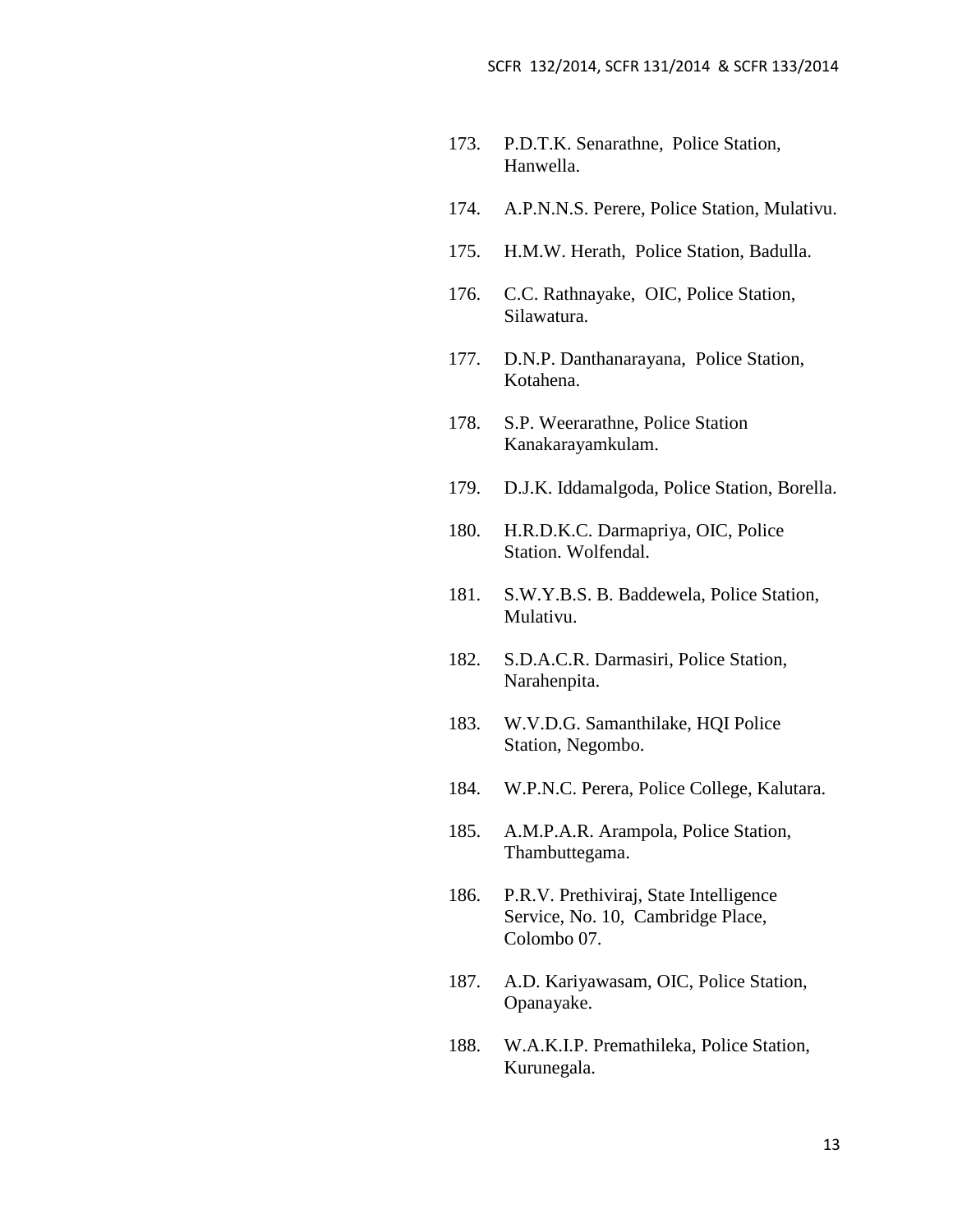- 189. W. Sisira Kumara, Minister's Security Division, No.440, Dr. Colvin R. de Silva Mawatha, Colombo 02.
- 190. P. Chandrarathne, Presidential Security Division, No. 89, Jawatte Road, Colombo.05.
- 191. W.K.A. Silva, Police Station, Kelaniya.
- 192. H.K.S. Shantha Kumara, Police Station, Payagala.
- 193. S.D.J. Senadheera, Police Station, Anuradhapura.
- 194. W.M. Dharmasena, Police Station, Walimada.
- 195. K.A.S.W. Kumarajeewa, Legal Division, Police Headquarters, Colombo 01.
- 196. P. Kumaradasa, OIC, Police Station, Narammala.
- 197. R.A.K. Gamini, Police Headquarters, Colombo 01.
- 198. P.W.S.B. Palipana, Police Station, Gampola.
- 199. N.V.R.G. Dharmakeerthi, Colombo Crime Division, Kolonnawa Road, Dematagoda.
- 200 S.A. Anil Priyantha, Minister's Security Division, No.440, Dr. Colvin R. de Silva Mawatha, Colombo 02.
- 201. A.M.P.K. Chandrasekera, Police Station, Badulla.
- 202. S.M.S.B. Senanayake, Police Station, Aranayake.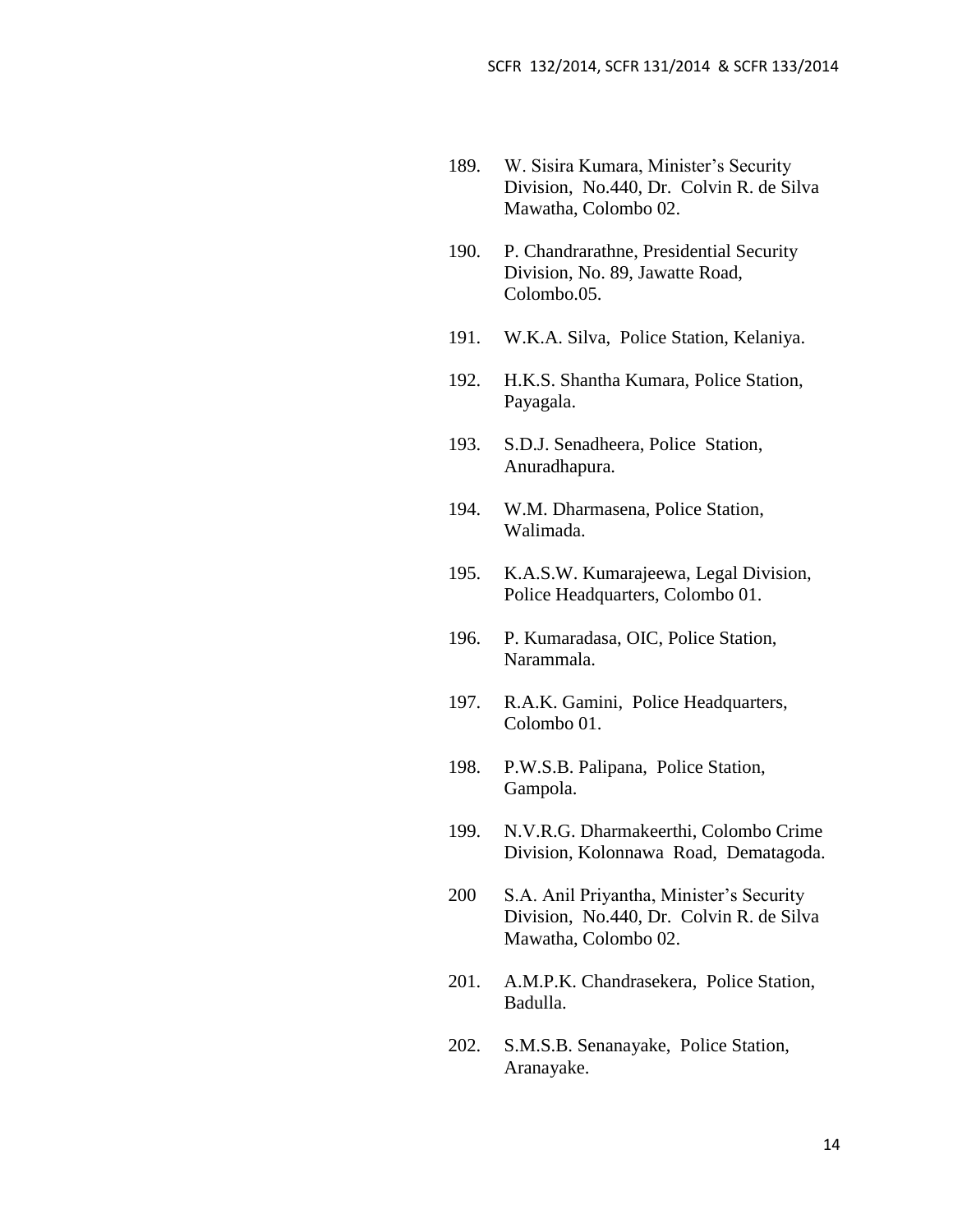- 203. B.K.C.N.D. Wijethilake, Minister's Security Division, No.440, Dr. Colvin R. de Silva Mawatha, Colombo 02.
- 204. A.A.D.L. Sandasiri, OIC, Police Station, Mundal.
- 205. G.C.J. Kumara, Police Station, Mt. Lavinia.
- 206. R.S.W.B.T.T. Gamage, Police Headquarters, Colombo 01.
- 207. R.D.A. Rajapakse, OIC, Police Station Palei.
- 208. K.M.L.C. Jayasekera, Police Station, Gampaha.
- 209. M.P.D.D. Weerasinghe, Police Station, Trincomalee.
- 210. W. Darmasooriya, Police Station Kodikamam.
- 211. A.H.M.D.W.B. Herath, Building Division, Police Headquarters, Colombo 01.
- 212. W.P. Mendis, Sport Division, Field Force Headquarters, Thimbirigasyaya, Colombo 05.
- 213. U.G.S.P. Senarathne, Police Station, Ampara.
- 214. M.A.C.N. Francis, Police Station, Kegalle.
- 215. B.M.T. Basnayake, Police Station, Narahenpita.
- 216. R.S.A. de Silva, Colombo Crime Division, Kolonnawa Road, Dematagoda.
- 217. J.T. Senarathne, Police Station, Seeduwa,
- 218. D.B. Gnanathileke, Presidential Security Division, Colombo 01.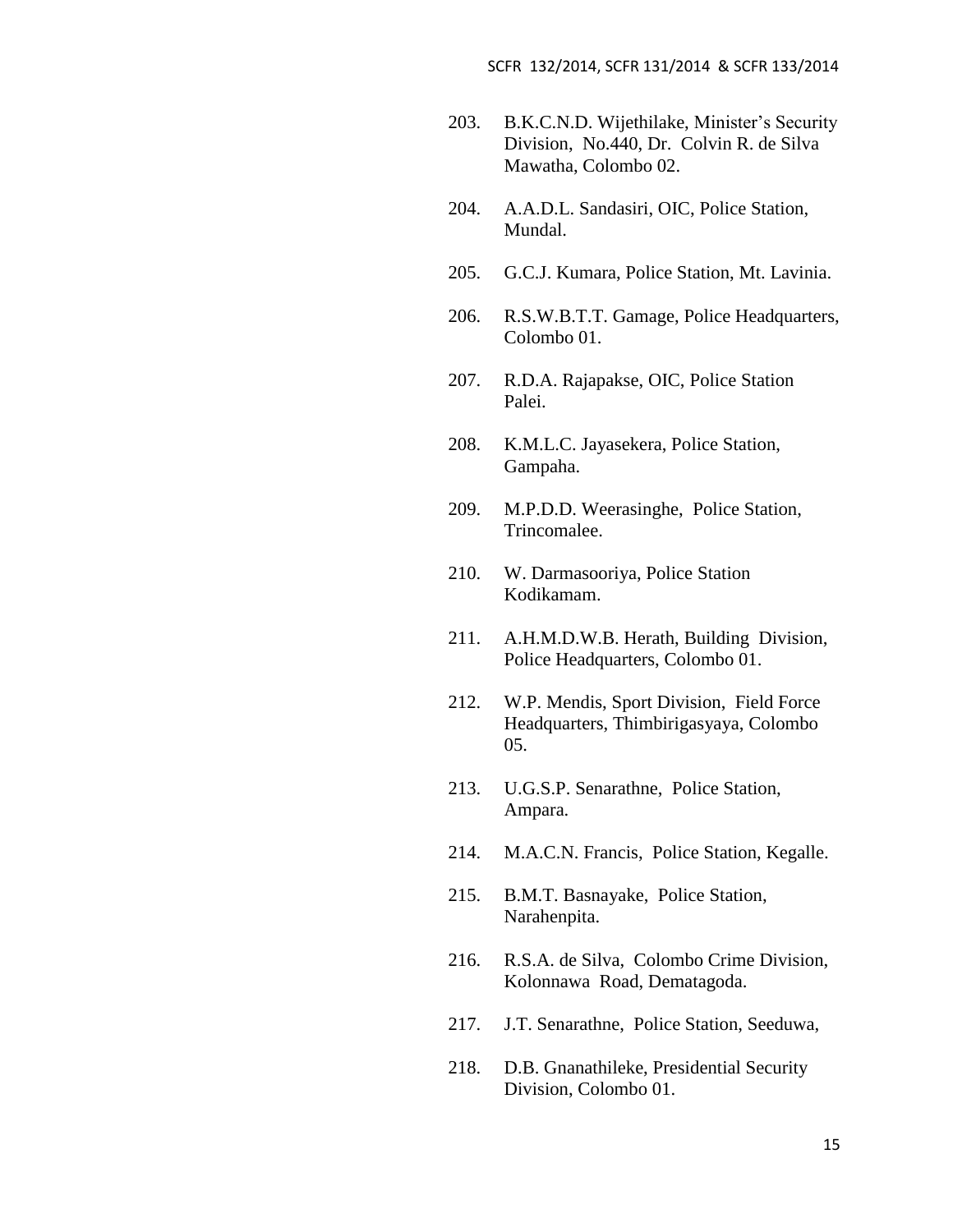- 219. M.K.I. Asar, Police Station, Ampara.
- 220. D.M.J.S.P. Ubayasena, Police Hospital, No. 20 Nawala Road, Narahenpita, Colombo 05.
- 221. G.I.T. Karunarathne, Police Station, Nuwara Eliya.
- 222. I.K.M.T. Nilangasekera, OIC, Police Station, Balamuna.
- 223. Y.M.J. Bandara, OIC, Police Station, Bingiriya.
- 224. W.W. Indrajith, OIC, Police Station, Kollupitiya.
- 225. H.A.D.N. Karunarathne, OIC, SCIB, Crime Investigation Bureau, Mirihana.
- 226. K.A. Kithsiri Kumara, Traffic Headquarters, Colombo .11.
- 227. A.D. Karunarathne, Police Station , Rathnapura.
- 228. M.M. Upul Priyalal, OIC, Police Station, Anamaduwa.
- 229. M.M.S. Lakshman Bandara, Crime Division, Police Headquarters, Colombo 01.
- 230. P.W. Neelarathne, Police Station, Balagolla, Kandy.
- 231. Hon. Attorney General, Attorney General's Department , Colombo 12.
- 232. Dharmasena Dissanayake, Chairman.
- 233. A. Salam Abdul Waid, Member.
- 234. D. Shirantha Wijayathilleke, Member.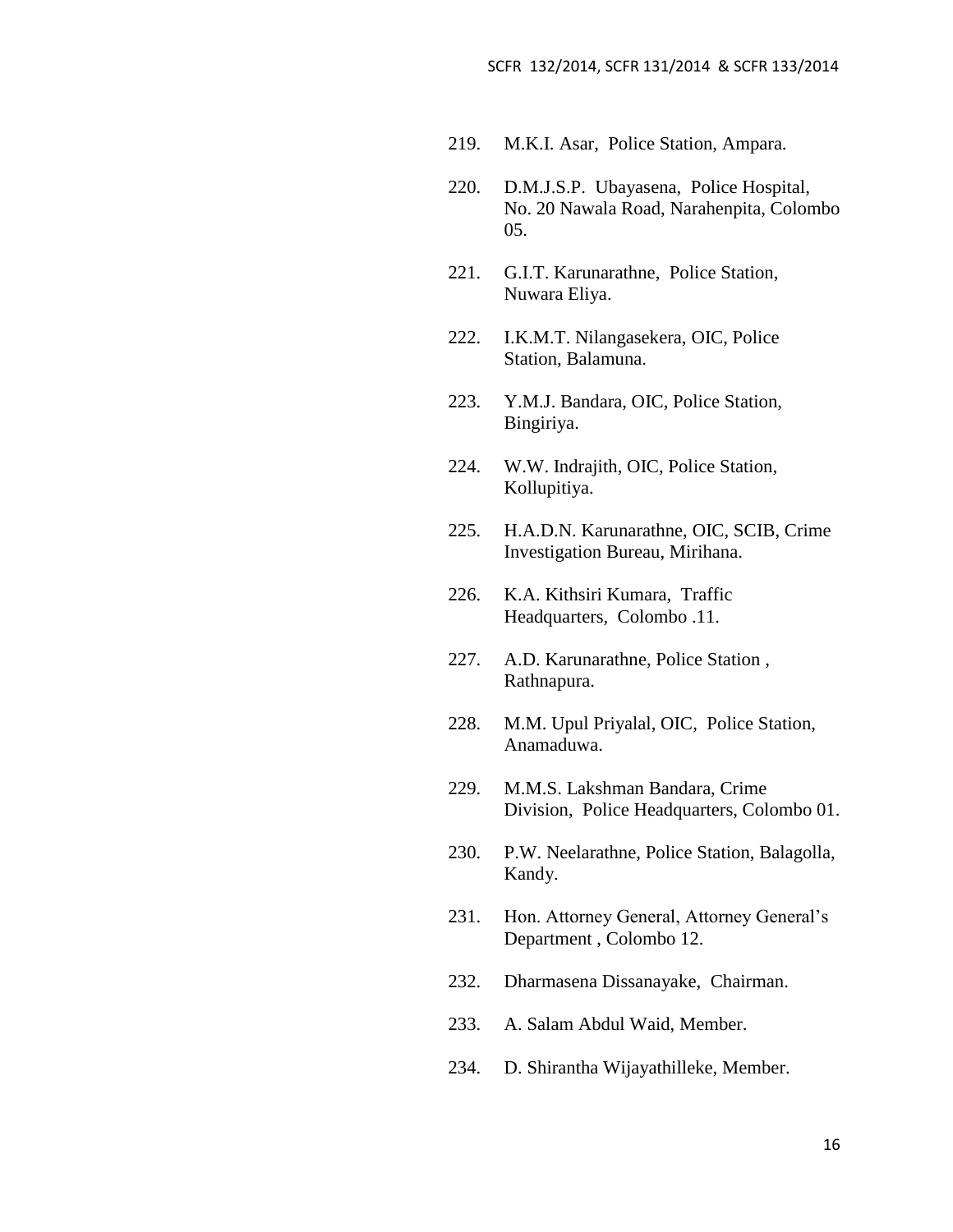#### SCFR 132/2014, SCFR 131/2014 & SCFR 133/2014

- 235. Prathap Ramanujam, Member.
- 236. V. Jegarasasingam, Member.
- 237. Santhi Nihal Seneviratne, Member.
- 238. S. Ranugge , Member.
- 239. D.L. Mendis, Member.
- 240. Sarath Jayathileke, Member.
- 241. H.M.G. Senarathne, Secretary,  $232<sup>nd</sup>$  to  $241<sup>st</sup>$  Respondents; Public Service Commission, No. 177, Nawala Road, Colombo 05.
- 242. G.Prof. Siri Hettige, Chairman.
- 243. P.H. Manathunga, Member.
- 244. Savithree Wijesekera, Member.
- 245. Y.L.M. Zawahir, Member.
- 246. Mr. Anton Jeyanandan, Member.
- 247. Thilak Collure, Member.
- 248. Frande Silva, Member.  $242<sup>nd</sup>$  to  $248<sup>th</sup>$  Respondents National Police Commission, Bauddhaloka Mawatha, Block No. 3, BMICH Premises, Colombo 07.

## **Respondents**

**SCFR 131/2014** R.A.R.D. Karunarathne, Uduwa, Kandy.

#### **Petitioner**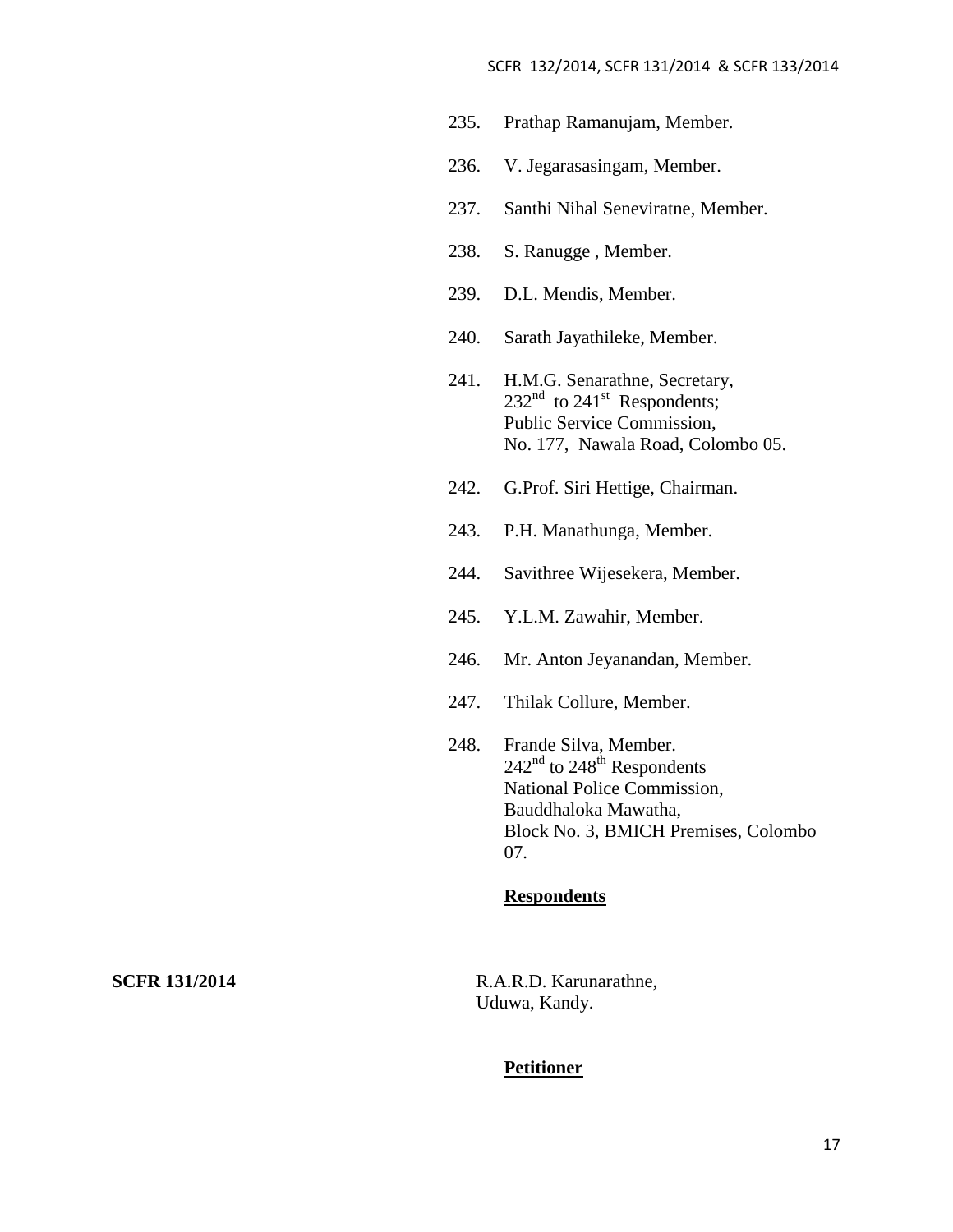**Vs.**

Pujith Jayasundera, Inspector General of Police, Police Headquarters, Colombo 01. And 247 others.

# **Respondents(In SCFR 131/2014)**

**SCFR 133/2014** M.W.S.Uvindasiri, No. 40A, Thusaragira, Udaperadeniya, Peradeniya.

# **Petitioner**

**Vs.**

Pujith Jayasundera, Inspector General of Police, Police Headquarters, Colombo 01. And 247 others.

# **Respondents (In SCFR 133/2014)**

| <b>Before</b> | $\vdots$       | Jayantha Jayasuriya, PC, CJ<br>B.P. Aluwihare, PC, J.<br>L.T.B. Dehideniya, J                                                 |
|---------------|----------------|-------------------------------------------------------------------------------------------------------------------------------|
| Counsel       | $\ddot{\cdot}$ | Widura Ranawaka with Sudath Perera instructed<br>by Suraj Rajapakse for the Petitioner in SCFR<br>Nos. 131/2014 and 133/2014. |
|               |                | Widura Ranawaka with Sudath Perera and Shyamal<br>Rathnayake for the Petitioner in SCFR No. 132/2014.                         |
|               |                | Rajive Gunathileke, SSC, for the Hon. Attorney General.                                                                       |
| Argued on     | ٠              | 28.08.2020 and 21.09.2020                                                                                                     |
| Decided on    |                | 18.03.2021                                                                                                                    |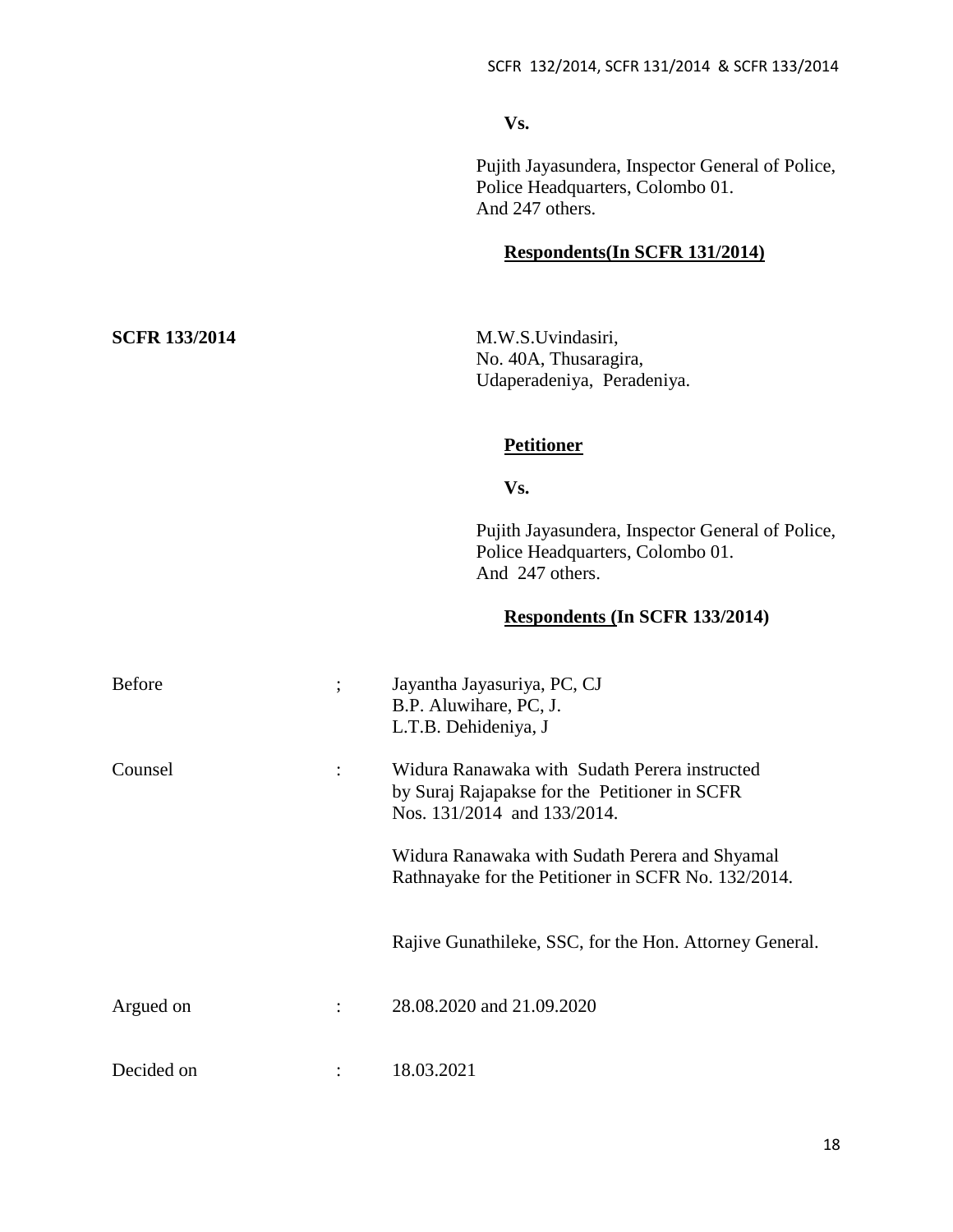## **Jayantha Jayasuriya, PC, CJ**

Three Fundamental Rights applications namely SC FR 131/2014, SC FR 132/2014 and SC FR 133/2014 were taken up together for argument. Grievance pleaded by the petitioners in these three applications is common to all of them. Petitioners in all three cases agreed to abide by the judgement in SC FR 132/2014, the matter that was taken up for argument before this Court. Petitioners in all these three applications are police officers who were unsuccessful in securing promotions to the rank of Chief Inspector of Police in the year 2014. All Petitioners had joined regular force of Sri Lanka Police at different points of time and were in the rank of Inspector of Police, at the time of filing these applications.

The  $1<sup>st</sup>$  Respondent, who is the Inspector General of Police, called for applications for the promotions to the rank of Chief Inspector of Police from the officers serving in the rank of Inspector of Police by the order bearing No. D/MD/PRO/927/2013 (RTM 141) dated  $4<sup>th</sup>$ September 2013, a copy of which produced before this Court, marked as P2.

According to the said Order, applicants had to satisfy two factors to be eligible to apply for the aforesaid promotion. Firstly they should have completed eight years of active service in the rank of Inspector of Police by 25 September 2013 and confirmed in the service. Secondly, they should posses an unblemished record of service for five years preceding 25 September 2013.

Petitioners in all three applications submitted their applications for the promotion, but were unsuccessful. Two hundred and eighteen Inspectors of Police had been promoted through this process as published through the order bearing No.  $D/MD/ADM/440/2014$  dated  $23<sup>rd</sup>$  April 2014 (TM 594) of the First Respondent, a copy of which is produced marked P8. Said promotions were made with effect from 17 March 2014.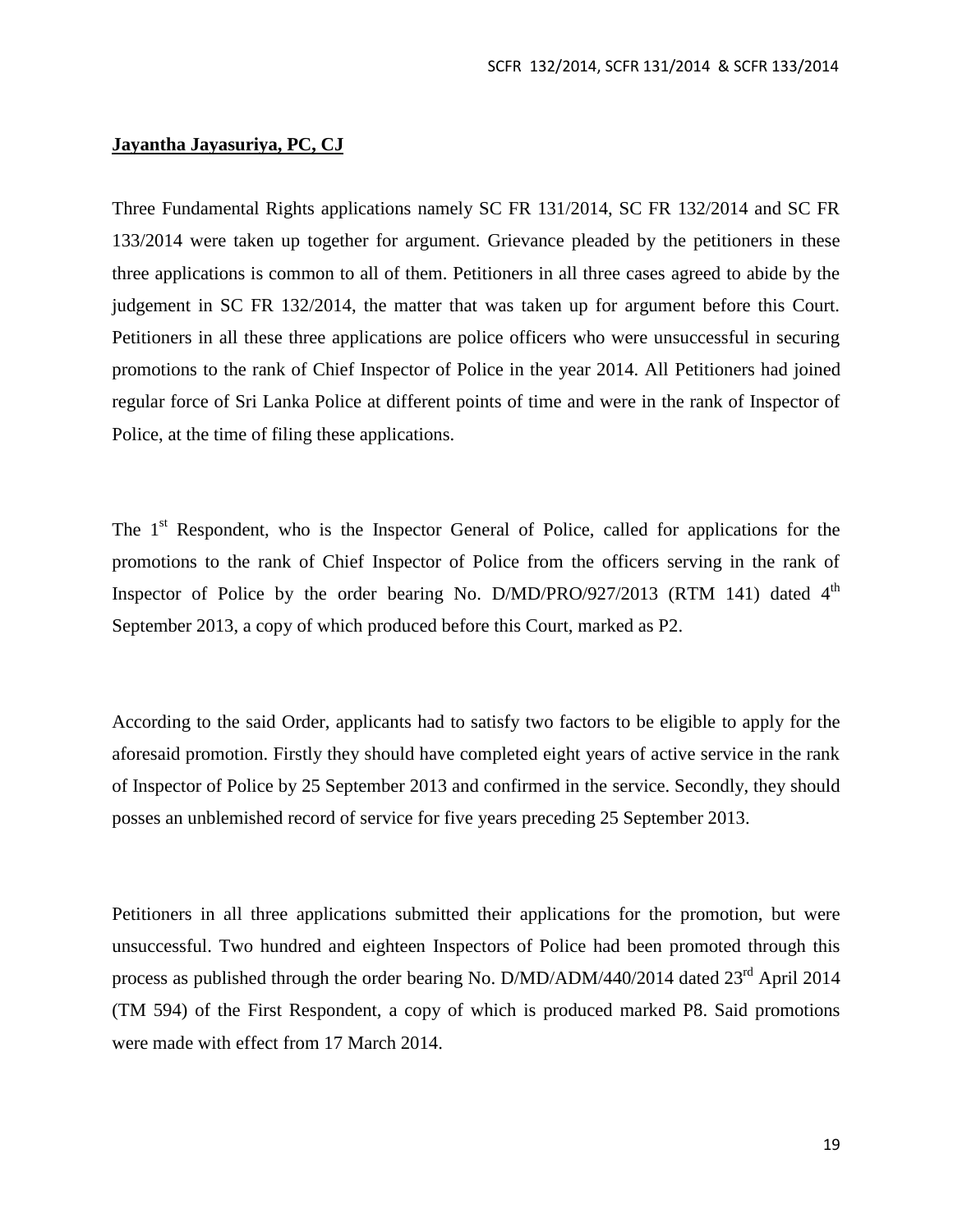Respondents do not dispute the eligibility of the Petitioner to apply for the promotion described hereinbefore. Furthermore it is conceded that the Petitioner in this application was in the  $71<sup>st</sup>$ position in the list of seniority, dated 15.11.2012. It is the contention of the Petitioner that his right to equality was violated by denying the promotion to him while thirty-one applicants who were positioned below the thousandth place in the seniority list, being promoted, over and above him. It is his contention that the aforementioned thirty-one promotees (hereinafter referred to as 'promotee-respondents') had been favourably treated. It is his contention that these promoteerespondents did not satisfy the basic requirement of eight years service in the rank of Inspector as all of them were absorbed to the Regular Service in the police force with effect from 01 February 2006. The Petitioner contends that the thirty-one promotee-respondents should not have been promoted as they have initially joined the reserve police service and have not completed 8 years in active service as at  $25<sup>th</sup>$  September 2013. They had been absorbed to the rank of Inspector of Police in the Regular Force of the Police Department with effect from 01 February 2006 – approximately seven years and eight months before the closing date of the applications namely 25 September 2013. Furthermore the petitioner contend that he had a legitimate expectation to be promoted to the rank of Chief Inspector of Police through the process initiated in 2013 as he had completed thirty years of service in the Police Department of which eleven years in the rank of Inspector of Police and was positioned at the seventy first place in the list of seniority. It is his contention that the denial of this promotion is irrational and arbitrary and therefore is violative of the right guaranteed under Article 12(1) of the Constitution.

Petitioner, therefore moves this Court to declare that Fundamental Rights guaranteed to him under Article 12(1) of the Constitution, had been infringed by the  $1<sup>st</sup>$  Respondent. Furthermore, the Petitioner initially sought an order quashing the promotions granted by the  $1<sup>st</sup>$  Respondent by his order bearing No. D/MD/ADM/440/2014 dated 23<sup>rd</sup> April 2014, marked as P8, and to declare the said promotions are null and void. He was further seeking from this Court an order directing the  $1<sup>st</sup>$  Respondent to promote the Petitioner to the rank of Chief Inspector with effect from  $17<sup>th</sup>$ March 2014.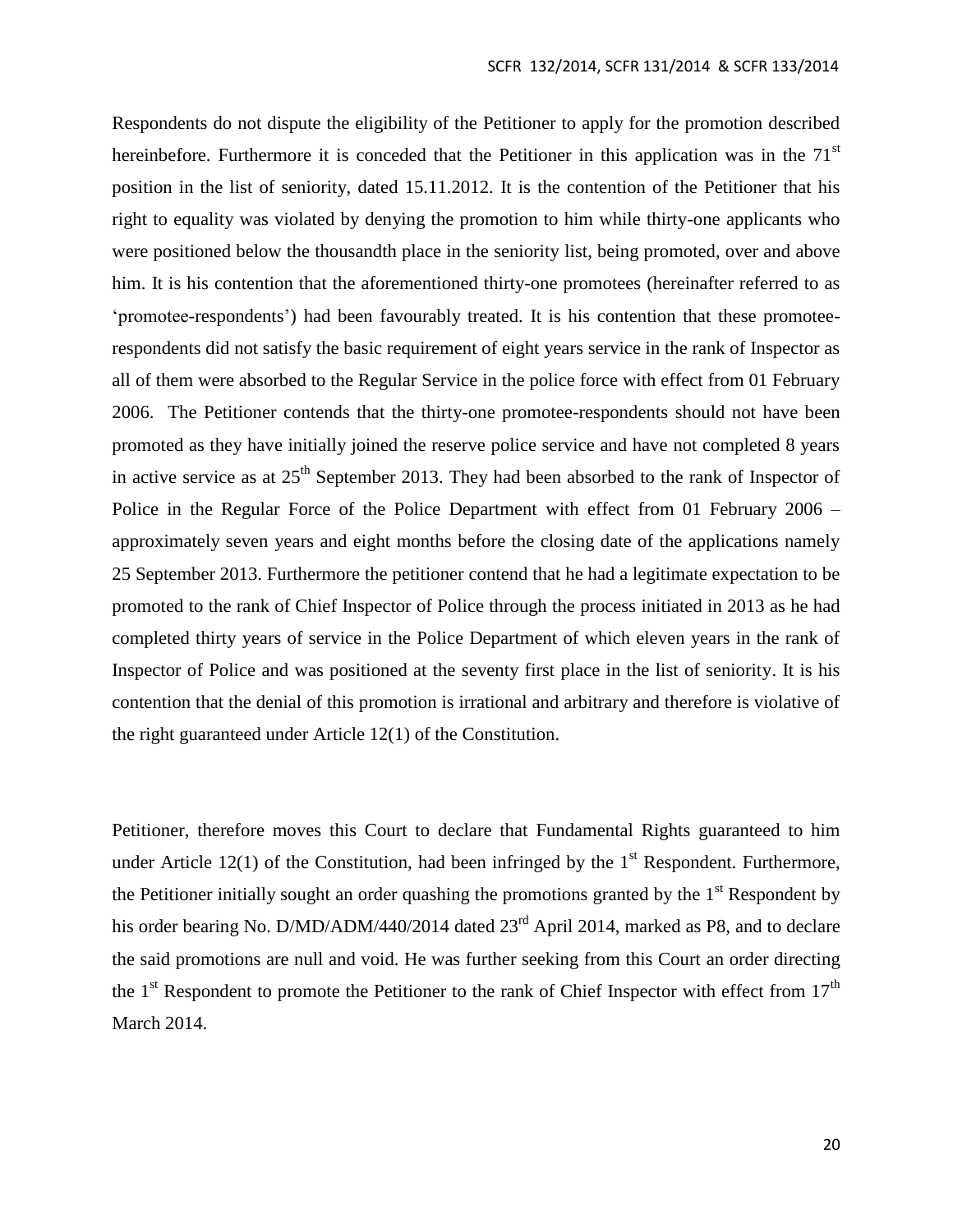However it is pertinent to note that the Petitioner in this matter and the Petitioners in the two other connected matters had been promoted to the rank of Chief Inspector of Police subsequent to the institution of these proceedings before this Court. Therefore the Petitioners in all three applications are now seeking an Order from this Court to back date the promotions to have effect from 17<sup>th</sup> of March 2014, only. It is significant to note that  $17<sup>th</sup>$  March 2014 is the date from which the promotions were granted to the 218 successful candidates who applied in consequent to the circular dated  $4<sup>th</sup>$  September 2013. They contend that that the injustice caused to them in 2013-2014 could be satisfactorily remedied by an Order backdating the effective date of the promotion to the same date on which the promotions were granted by the impugned Order / Circular P8, issued by the  $1<sup>st</sup>$  Respondent.

The 1<sup>st</sup> Respondent contends, that rights of none of the Petitioners had been violated through the promotions granted to two hundred and eighteen Inspectors of Police as per the Order dated 23 April 2014 (P8). He further contends that the petitioners had not been successful as they failed to obtain marks above the cut off mark namely, 72.5. All two hundred and eighteen successful candidates, including the thirty-one promotee-respondents (Inspectors of Police who were absorbed to the Regular Police Force from the Reserve Force in 2006), have scored marks above the cut-off mark; whereas the total marks obtained by the Petitioner had been 69. Therefore, Respondents contend that none of the promotees had been favourably treated as against any of the Petitioners but all applicants had been treated equally. A copy of the marks sheet of all the candidates who applied to the post of Chief Inspector of Police was produced in these proceedings marked 1R2.

A copy of the marking scheme for promotion to the rank of Chief Inspector of Police (2013) was produced marked P4. Marks under the said marking scheme is awarded out of 100, where 50 marks are allocated for the period of service and the remaining 50 marks are allocated for merit. Candidates were to be awarded 05 marks for each complete year in the rank of Inspector of Police and half of the marks allocated for each year of service, that is 2.5 marks, were to be awarded for completing service for a period of 06 months or more and less than one year.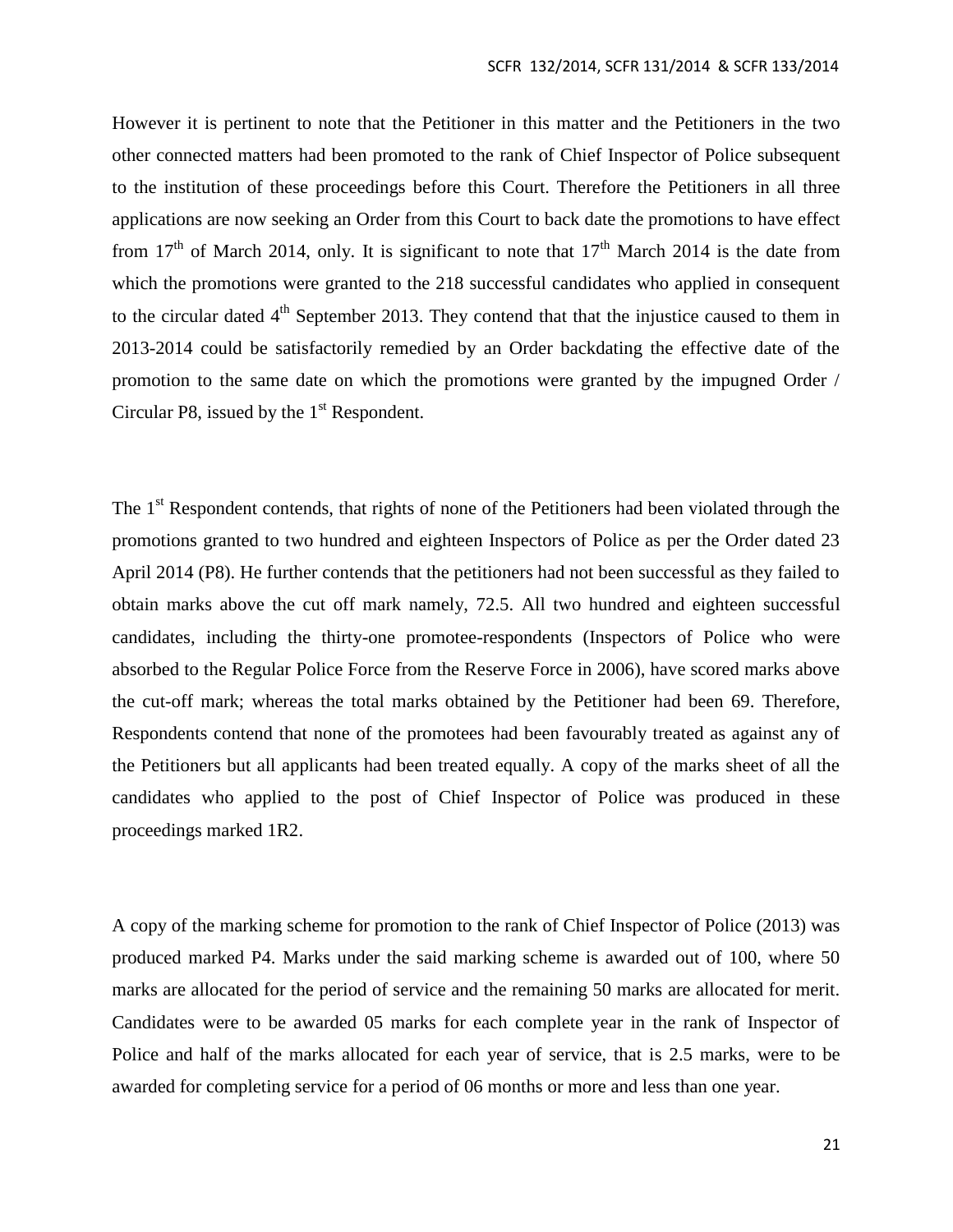The basis for the Petitioner's contention that the thirty-one promotee-respondents had been treated favourably, is twofold. Firstly, it is his contention that those who were absorbed from the Reserve Force in 2006 were not qualified to be considered for the promotion under consideration as they have not completed 'eight years of active service' by the closing date of the applications namely 25 September 2013. It is his contention that such officers had completed only seven years and six months. Petitioner's such calculation is on the basis that the period of service in the Reserve Force should not be counted when calculating the period of 'active service' of such officers. Secondly, he contends that the maximum marks that should have been awarded to such officers was, 37.5 out of 50 marks allocated to the 'period of service'. Furthermore, the petitioner relies on the respective positions on which the Petitioners vis-à-vis the promotee-respondents were placed in the list of seniority as at 15 November 2012. Petitioner was on the seventy first position whereas the promotee-respondents were below the thousandth position in the said list.

Furthermore, the learned Counsel for the Petitioner relying on the judgment of this Court in **Tuan Ishan Raban and others v. Members of the Police Commission and Pradeep Priyadarshana v. Members of the Police Commission and others** (2007) 2 SLR 351 submitted that service in the Reserve Force should not be equated to the service in Regular Force. In **Tuan Ishan Raban and others** (supra) petitioners challenged a provision in a circular issued by the Senior DIG (Administration) on 21 October 2003, which required Sub Inspectors in the Reserve Force to complete six years of service in the Regular Force for them to be considered for the promotion to the rank of Inspector of Police. Petitioners in the said application who were in the rank of Sub Inspector of Police and served in the Reserve Force had challenged the aforementioned circular in 2003 on the basis that it is violative of the rights. Her ladyship Justice Shirani Bandaranayake (as she then was) in the judgment dated 05.07.2006, held that the said circular did not violate the fundamental rights guaranteed in terms of Article 12(1) of the Constitution.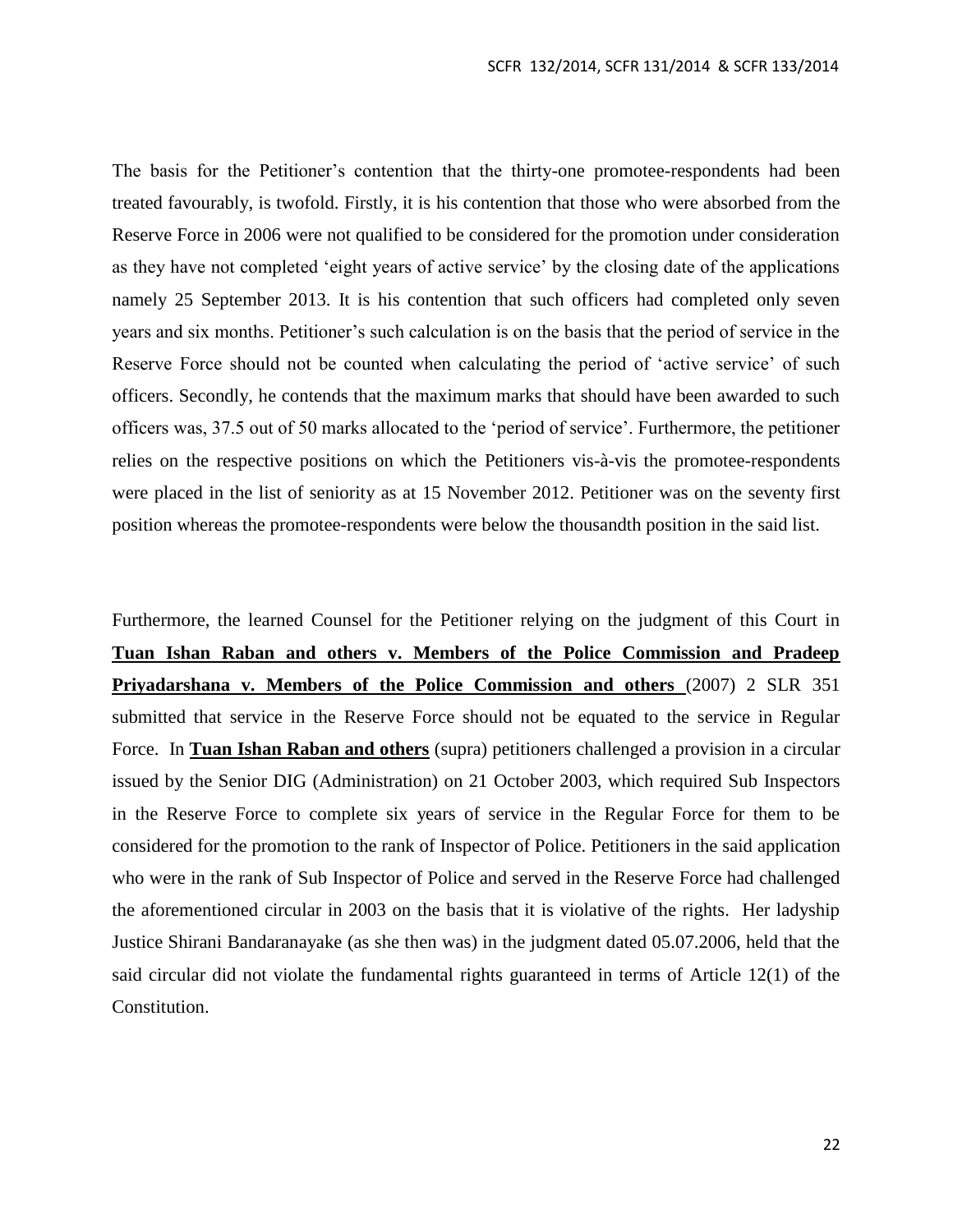It was held,

*"On a careful comparison of the characters of the Reserve Police Force and the Regular Police Force, on the basis of the aforementioned analysis, it is evident that they belong to two different categories without any rational nexus to link the two groups for the purpose of putting them together.*

*In such circumstances, it is abundantly clear that the officers of the Regular Force and the Reserve Force belong to two different categories and therefore the decision of the Respondents to include Clause 2.1.III in the undated Circular P1 cannot be regarded as unequal, unfair, arbitrary or violative of the Petitioners fundamental rights guaranteed in terms of Article 12(1) of the Constitution."* (at page 361) *.*

In arriving at this decision the court took into account various factors including the fact that the Reserve Force and Regular Force are categorized separately under the Police Ordinance, applicability of different requirements for recruitment and promotions in the two forces and differences in the terms of employment in the two forces.

The learned Senior State Counsel contended that the facts and circumstances in **Tuan Ishan Raban and others** (supra) can be distinguished from the facts and circumstances relating to the applications under consideration. The petitioners in the present applications and all promoteerespondents were in the Regular Force at the time they submitted their applications for promotions, in 2013. These promotee-respondents had been absorbed to the Regular Force in consequent to a cabinet decision based on a cabinet paper presented in the year 2006 which was produced marked 1R3. The cabinet approval was sought to absorb all police officers in all ranks in the Reserve Force to the Regular Force, who possess all qualifications necessary for recruitment to the Regular Force. The Secretary Ministry of Defence by his letter dated 03 February 2006 had conveyed the Cabinet Decision to absorb "officers of the Reserve Police Service into the Regular Police Service on condition that they have fulfilled all qualifications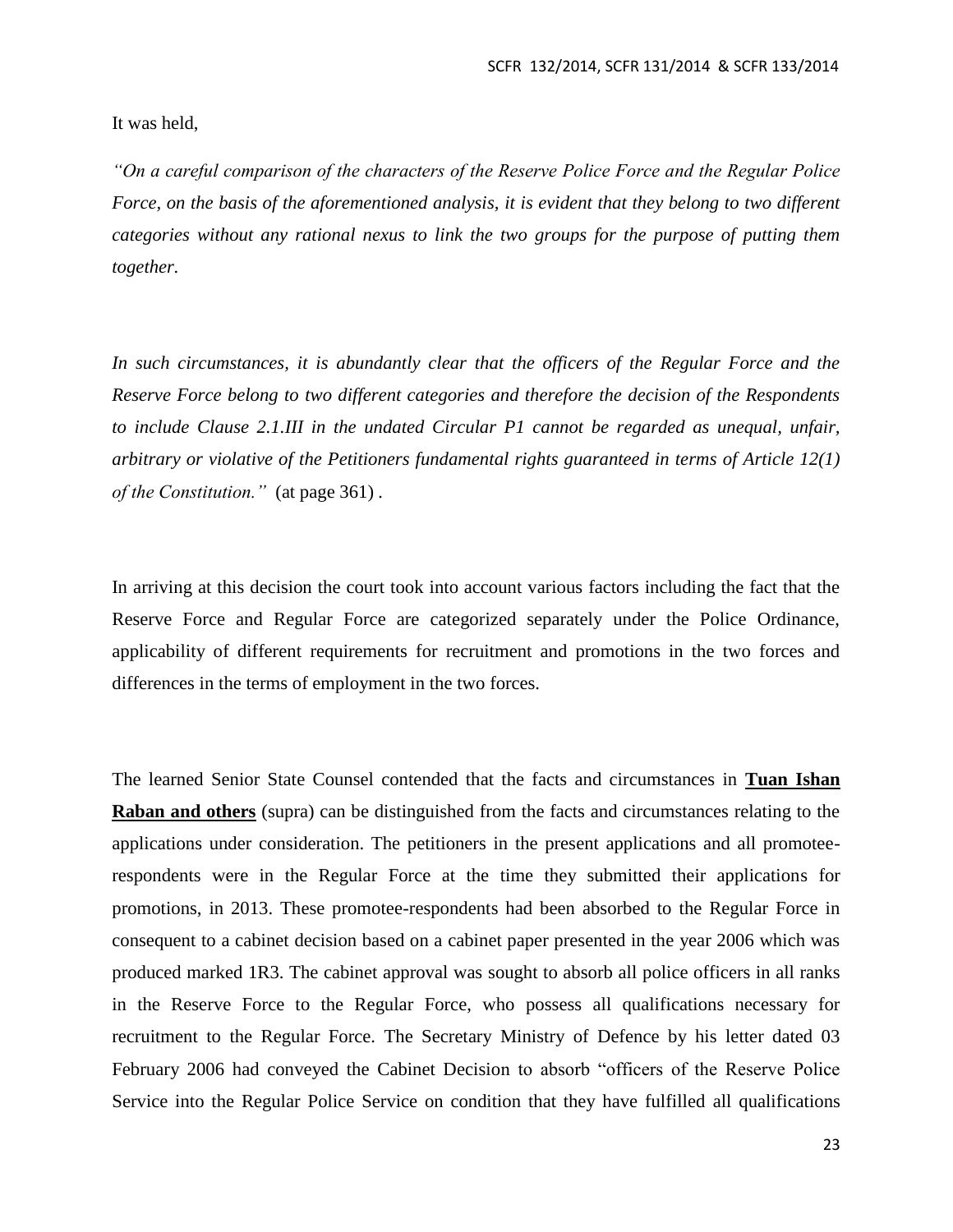required to be fulfilled when making recruitment to the Regular Police Service" (P6(a)). The detailed Scheme of Absorption was issued by the Inspector General of Police and is produced marked 1R4. One of the conditions on which the absorption had taken place is that " the reservists who are absorbed will be placed in their seniority just below their counterparts of the Regular Cadre in the respective years in which they have been enlisted and also as per the date on which they have been promoted to the respective ranks". Furthermore the said scheme required "all reservists recommended for absorption should be sent for further training". The learned Senior State Counsel further submitted that absorption process implemented in 2006 had taken cognizance of the differences that existed between the Reserve Force and the Regular Force and the reservists who were absorbed were placed on respective places in the seniority list without any discrimination being caused to the officers who were in the Regular Force.

When all these factors are taken into account I am of the view that the *ratio-decidendi* in **Thuan Ishan Raban and others** can be distinguished and hence cannot be directly applied to the facts and circumstances of the matters under consideration. It is also pertinent to note that the position in the list of seniority was not a factor that was recognised either in setting the criteria for eligibility to apply for the promotion or a factor to assign extra marks for any applicant under the marking scheme applicable to the impugned promotions. Marks were awarded for the period of service (maximum of 50) and merit (maximum of 50). Therefore, the Petitioner's contention that the his rights were violated by granting promotions to the promotee-respondents who were below  $1000<sup>th</sup>$  position in the seniority list is devoid of merit.

Furthermore, the eligibility criteria as per the notice dated 04 September 2013 (P2) is completion of eight years active service in the rank of Inspector Police and being confirmed in the said rank. The argument of the Petitioner that none of the promotee-respondents were eligible to apply is on the premise that an applicant should have completed a period of eight years active service in the rank of Inspector of Police in the Regular Police Service. It is the contention of the Petitioner that active service mentioned in the said Circular refers only to active service in the Regular Police Service.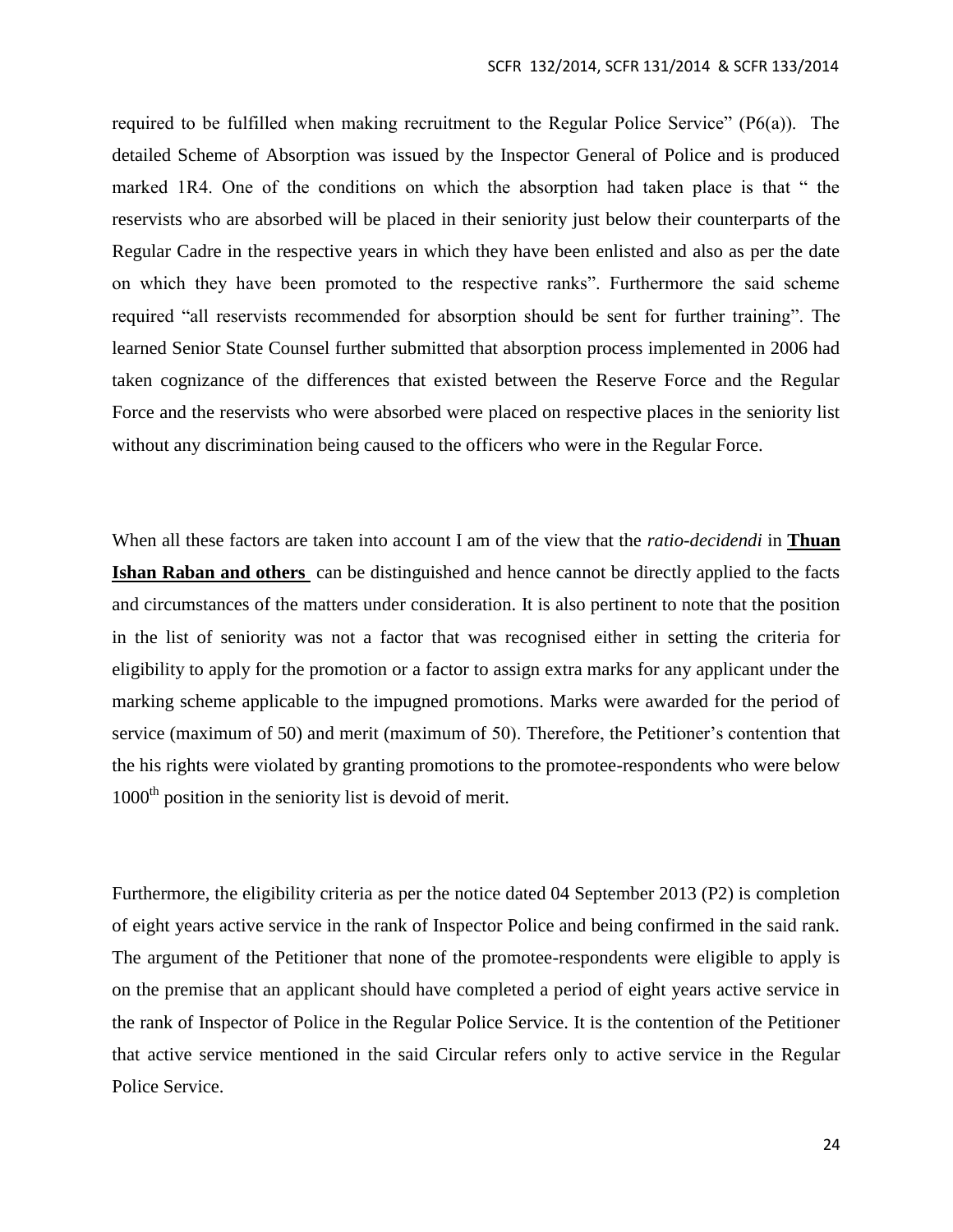It is pertinent to observe that the said Circular only specifies that a minimum of 8 years in active service in the rank of Inspector of Police and it does not make a distinction between active service in the regular force and the active service in the reserve force. It is my view, acceptance of the submission of the Petitioners in this regard would amount to introducing an additional criteria which was not stipulated in the circular. Court in my view should desist from taking such a course. It is evident from document marked 1R6, that the said promotee-respondents had joined the reserve force between 1988 and 1995 in the rank of Sub-Inspector of Police in the Reserve Force. They were promoted to the rank of Inspector of Police in the Police Reserve Service between 1998.04.16 and 2002.10.05. Therefore, they were in the rank of Inspector of Police in the Reserve Police Service when they were absorbed into the Regular Police Service in 2006. These promote-respondents have served an aggregate period between 10 to 14 years in the rank of Inspector of Police as at the date specified in the circular (25.09.2013).

It is also pertinent to note that subsequent to the abovementioned absorption scheme, the National Police Commission by a letter to the Inspector General of Police dated  $07<sup>th</sup>$  August 2007, (a copy of which is marked as 1R5) had laid down the criteria to be followed in determining the seniority of Police officers who were absorbed to the Regular Police Service.

The criteria stipulated in the said letter is reproduced as follows,

*"*

- *i. Seniority of officers in their respective ranks shall be determined from the date of absorption; and they will be placed junior to all officers of the Regular Police Service on that date.*
- *ii. In the case of officers of the Reserve Police Service absorbed into the Regular Police Service on the basis of 8 years active service, in lieu of possessing the required educational qualifications, their seniority in the Regular Police Service will be reckoned after deducting the 8 years active service from their total service.*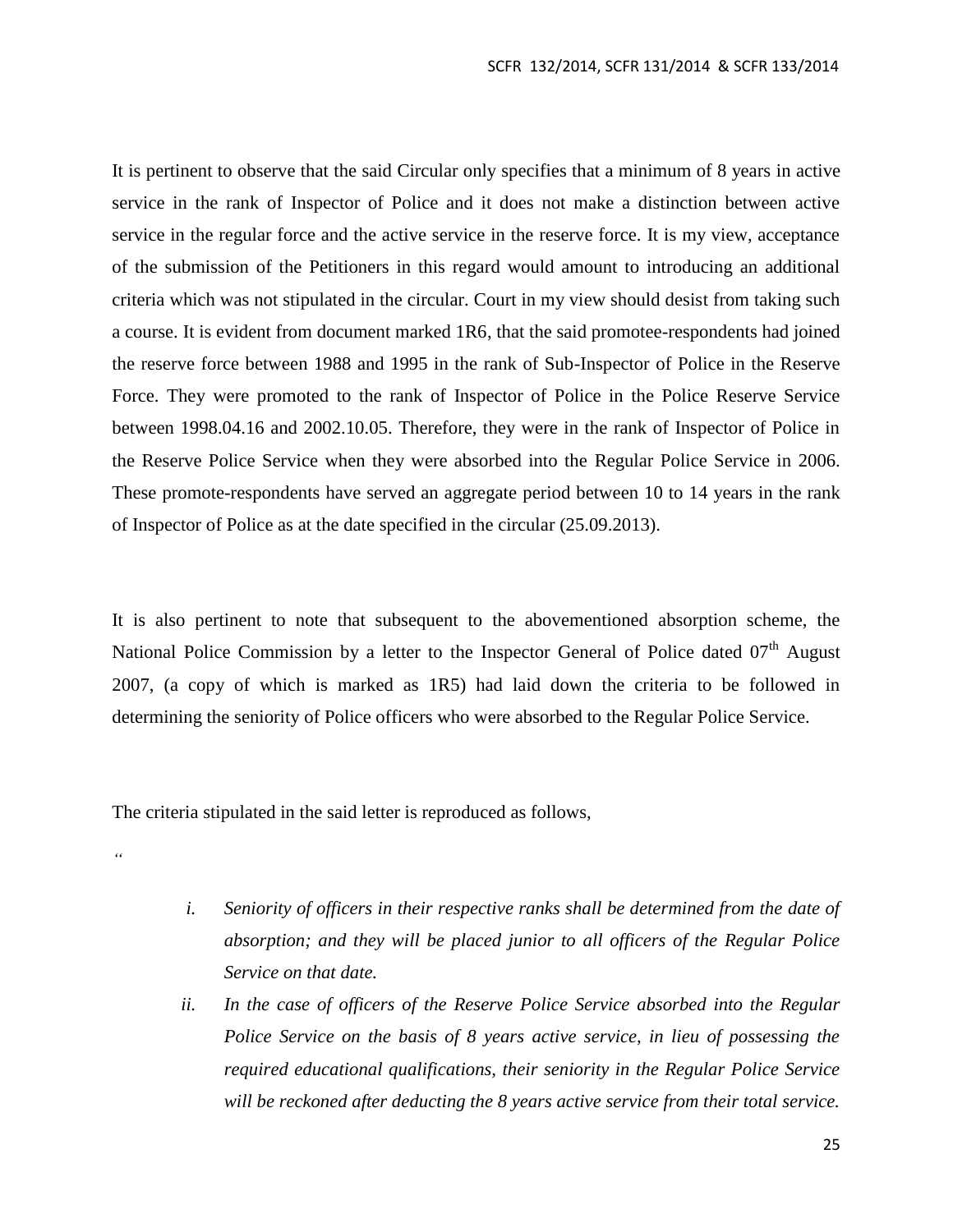*iii. In the case of a Reserve Police personnel who had a number of breaks in his/her service due to suspension, demobilization, his/her seniority shall be determined according to period of his/her total active service."*

Furthermore, the said letter has confirmed,

*"The Commission is in agreement with the Committee's recommendations that in promoting officers from rank to rank, the past service of the Reserve Police Officers be given due recognition".*

The criteria set out by the Police Commission as described hereinbefore indicates that the distinctions between the two categories of service were given due consideration all throughout the process of absorption of Officers of the Reserve Service to the Regular Service. Furthermore, it is nothing but fair to give due recognition to the past service of the Reserve Police Officers when promotions from one rank to another is considered while placing them in positions below the positions held by the officers in the Regular Force in the seniority list, at the time of absorption.

Therefore, in my view giving due regard to the period of active service in the Reserve Force in the rank of Inspector of Police in deciding whether an applicant had completed eight years of active service in the rank of Inspector of Police is neither arbitrary nor irrational. I am unable to hold in favour of the claim made by the petitioner in this regard namely that the period of active service in the reserve force should not have been considered in calculating the period of active service in the context of the eligibility to apply for promotions under consideration.

It is also important to observe that 'each and every expectation' cannot be treated as a 'legitimate expectation' in the context of the exercise of rights of an individual. A rational, equal and fair process is a factor *sine-qua-non* to ensure that a legitimate expectation of an individual to gain